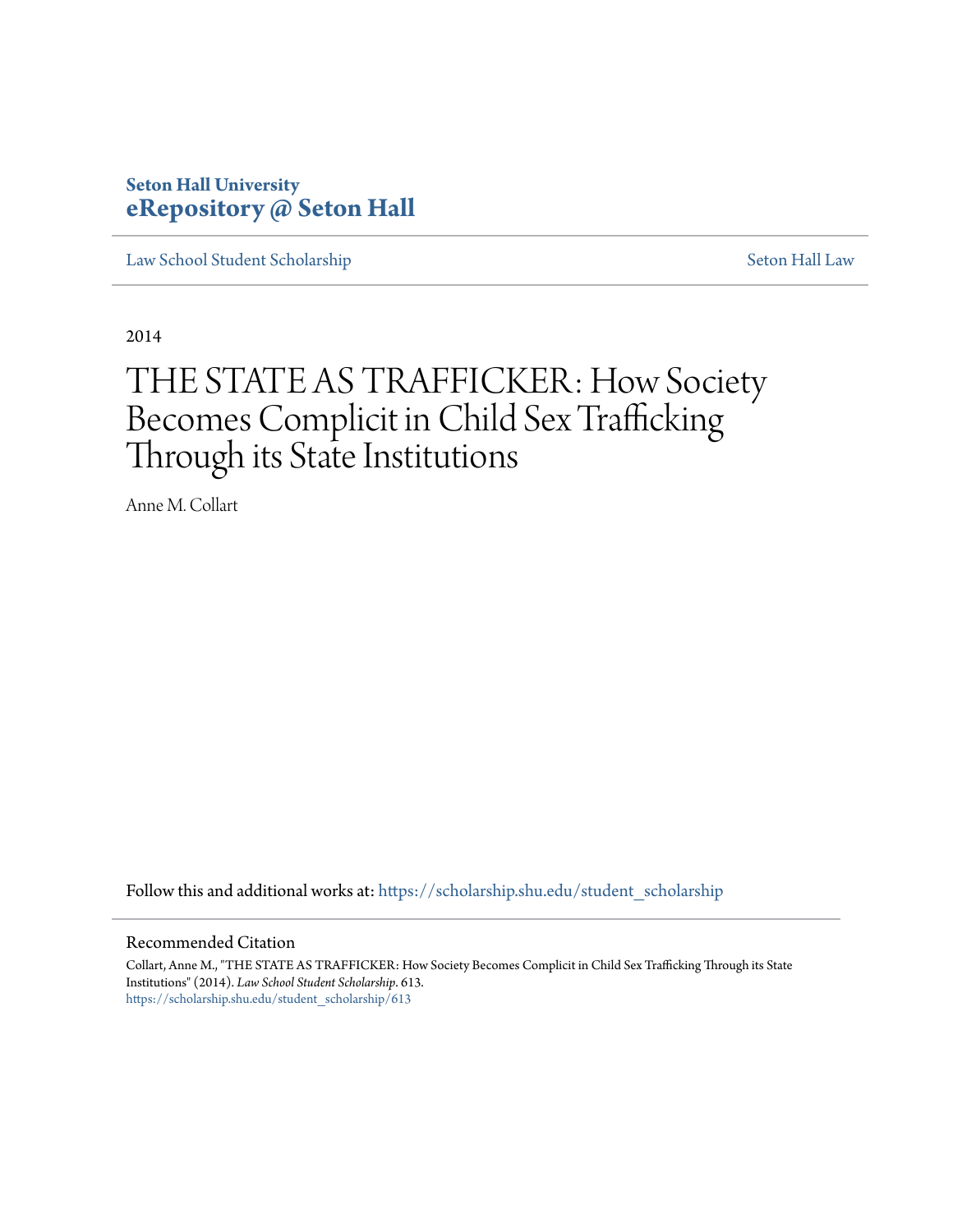# THE STATE AS TRAFFICKER: How Society Becomes Complicit in Child Sex Trafficking **Through its State Institutions**

# **Anne M. Collart**

### **TABLE OF CONTENTS**

Page

| $\mathbf{I}$ .                                                                           |  |
|------------------------------------------------------------------------------------------|--|
| II. Characteristics of children at a high risk of being targeted by pimps $\&$ child sex |  |
|                                                                                          |  |
| А.                                                                                       |  |
| <b>B.</b>                                                                                |  |
| III. Ineffective response of child welfare agencies to trafficked children  11           |  |
| A.                                                                                       |  |
| <b>B.</b>                                                                                |  |
| IV. Does the State Agencies' Lack of Appropriate Response Rise to the Level of           |  |
|                                                                                          |  |
| A.                                                                                       |  |
| <b>B.</b>                                                                                |  |
| C.                                                                                       |  |
|                                                                                          |  |
|                                                                                          |  |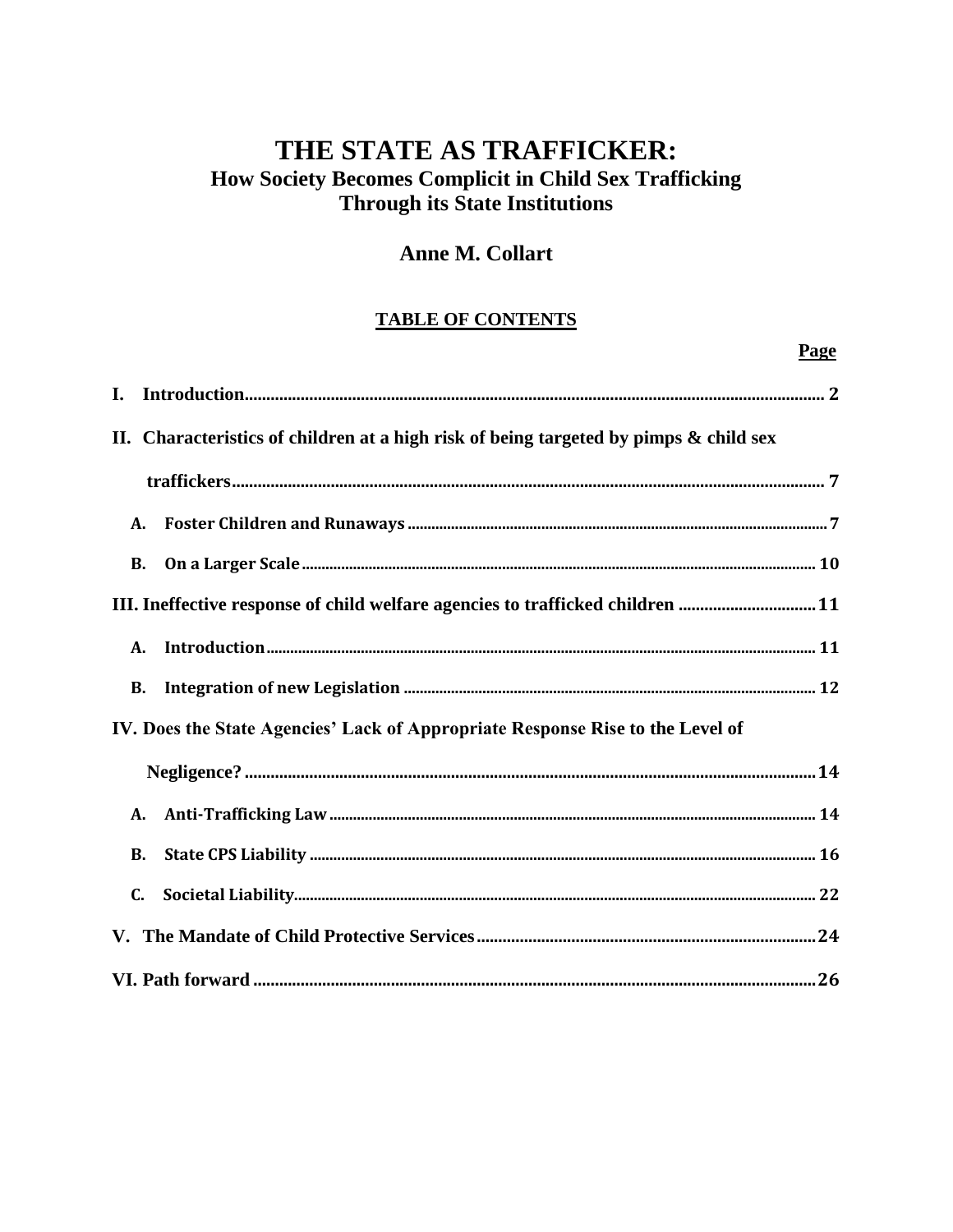### **I. Introduction**

Human trafficking is a familiar and universally abhorred practice, the current common understanding of which evokes images in the American psyche of vulnerable foreign nationals smuggled across US borders to be exploited by unscrupulous people. Whether the term brings to mind day laborers from South America being ferretted over the Mexican-US border, or Eastern European and Southeast Asian youths being sold into brothels in some seedy area of town, it almost certainly does not conjure up an image of the sixteen year old foster care runaway who takes off to live with her "boyfriend," a man who has been hanging around outside her group home and who turns out to be a pimp, putting her out to work on the streets for him every night.

While we'd like to believe that sex trafficking is restricted to the past or less well-off areas of the world, the reality is that human trafficking happens every day within our borders, and it happens to American children.<sup>1</sup> A 2011 report by the International Organization for Adolescents (the "*IOFA*") identified thousands of victims of the sex trade in the State of Illinois alone – all of whom were runaway youth with U.S. citizen status.<sup>2</sup> Another study in Illinois showed that  $16,000$  women and girls engage in prostitution in the Chicago metro area.<sup>3</sup> While this number includes both minors and adults, the research showed that over 60% entered the trade before the age of  $18<sup>4</sup>$ . Nationwide, the best estimates suggest that at least  $100,000$ American children are victimized each year through the practice of child prostitution.<sup>5</sup> However

<sup>&</sup>lt;sup>1</sup> Building Child Welfare Response to Child Trafficking, Center for the Human Rights for Children, Loyola University, Chicago, International Organization for Adolescents (IOFA), 18, 2011. (The IOFA and Shared Hope International Reports provide the most current data on domestic minor sex trafficking, and for this reason are cited extensively throughout this paper.)

<sup>2</sup> I*d.* at 26.

<sup>3</sup> Raphael, Jody and Shapiro, Deborah L., *Sisters Speak Out: The Lives and Needs of Prostituted Women in Chicago – A Research Study*, Center for Impact Research, 8, 13, (2002) (only 3.2% of the women studied were not U.S. citizens or legal permanent residents; *See Id.* at 7).

 $^{4}$  *Id.* at 8, 13.

<sup>5</sup> *The National Report on Domestic Minor Sex Trafficking*, Shared Hope International, 4, (May 2009).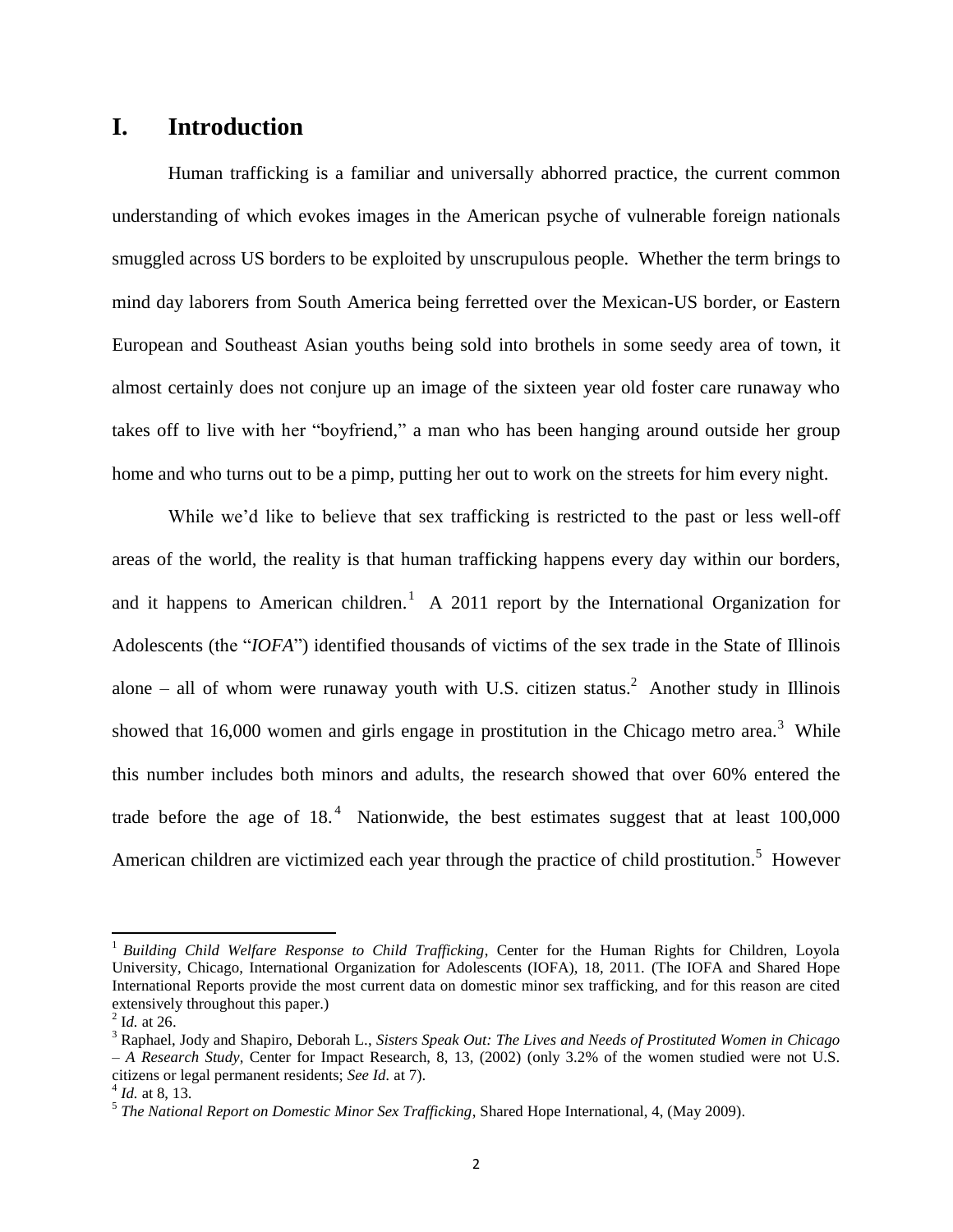this number can range as high as 300,000, which is the most common estimate cited by the US Department of Justice and child protection agencies.<sup>6</sup>

Given the increased awareness and research on the practice of human trafficking and its target victims, the state, through its inaction, is becoming complicit in trafficking by not properly funding and providing services for children in this country who are victims of child sex trafficking at the hands of pimps. While it is possibly the most commonly used term in the everyday vernacular for this type of activity, this paper avoids using the term "teenage prostitute" wherever possible for many of the same reasons cited by Cheryl Hanna in her 2002 article on Christal Jean Jones and the domestic trafficking of girls for the commercial sex industry.<sup>7</sup> While often used to describe youth, generally above the age of 12 or 13 and engaged in the sex trade, the term "blurs the distinction between children who are used for profit, and adult prostitutes who may also have few options, but at least arguably have the emotional and physical maturity to exercise them in more autonomous ways than do teenage girls."<sup>8</sup> This view of exploited children (particularly those in their teens who are minorities and poor) as "teenage prostitutes" often attributes an agency and maturity to these young girls (and boys, to the extent they are involved in the sex trade) beyond their years and misses their true status as victims of sex trafficking. Indeed, Hanna has argued that adolescent girls who survive by having sex are not considered victims unless they end up "murdered and on front page of a small town newspaper."<sup>9</sup> Rather, society tends to blame the "teenage prostitute" for getting herself into such

<sup>6</sup> *Id.*; Julian Sher, *Somebody's Daughter, The Hidden Story of America's Prostituted Children and the Battle to Save Them*, 11 (2011).

<sup>7</sup> Cheryl Hanna, *Somebody's Daughter: The Domestic Trafficking of Girls for the Commercial Sex Industry and the Power of Love*, 9 WM. & MARY J. WOMEN & L. 1 (2002).

<sup>&</sup>lt;sup>8</sup> *Id.* at 11-12 (However research suggests that most adult women engaged in the commercial sex industry stated working between the ages of 14-18 (80% cited by Hanna's article) – a time before any ability to reach an informed decision developed. Thus, while beyond the scope of this paper, it should be noted that even arguments about the alleged autonomy of adult prostitutes are questionable at best.)

<sup>9</sup> Hanna, *supra* note 7 at 3.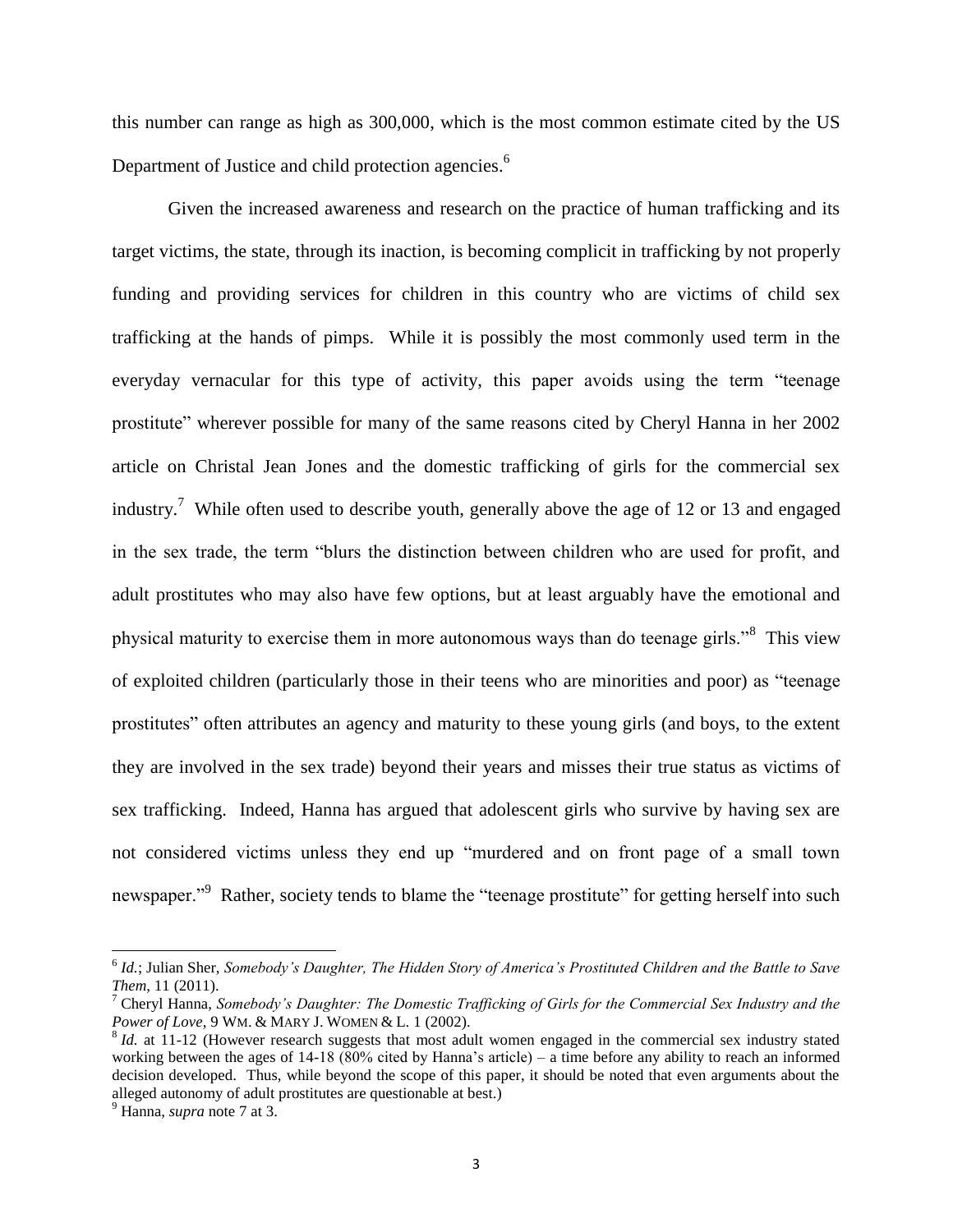a situation or not leaving.<sup>10</sup> The general public has not yet come to understand that American youth under the age of eighteen (18), who are engaged in commercial sex acts, are victims of trafficking.<sup>11</sup> Moreover, as noted by Kathleen Mitchell, former brothel operator and the founder and director of DIGNITY, a nonprofit organization working to help girls out of "the life" in Phoenix, the general public mistakenly attributes a degree of choice to these girls that simply does not exist: that if these girls don't like what they are doing, they can just walk away. "In order to have a choice you need to have two viable options to choose from…" and most girls are running from something worse that they faced at home.<sup>12</sup> The decision to exclude use of the term "teenage prostitute" in this paper counteracts the worldview where sexually exploited youth are not viewed first and foremost as victims.

Rather, this paper uses the IOFA term "child sex trafficking," or "domestic minor sex trafficking," used consistently by Shared Hope International and sometimes abbreviated as DMST, to refer to the commercial sexual exploitation of American children within U.S. borders.<sup>13</sup> As defined in the federal Trafficking Victim Protection Act (the "*TVPA*"), the term "sex trafficking" includes the "recruitment, harboring, transportation, provision, or obtaining of a person for the purpose of a commercial sex act."<sup>14</sup> The terms "child" and "minor" are commonly understood to apply to individuals under the age of 18. At the federal level, the law recognizes the effect of psychological manipulation by the trafficker, including threats or intimidation and

<sup>10</sup> *Id.*

<sup>&</sup>lt;sup>11</sup> Shared Hope International, *supra* note 5 at 7 (arguing that the misperception is perpetuated by the failure of Congress to appropriate funds, which have already been authorized, for services for domestic sex trafficking victims, despite doing so for foreign-born victims).

<sup>&</sup>lt;sup>12</sup> Sher, *supra* note 6 at 53. (Sher notes several examples to support this statement, including (i) in Las Vegas, the police STOP program found that 2/3 of the youth they arrested between 2004-2006 for prostitution-related offenses had been victims of sexual assault or family molestation; (ii) in Minneapolis-St. Paul, Vednita Carter and her Breaking Free group found that 75% of the women serving jail time there had been sexually or physically abused before the age of 18; and (iii) in New York, the Office of Children and Family Services determined that about 85% of prostituted girls had been investigated for abuse or neglect as part of an open child welfare case; 75% had been in foster care.)

<sup>13</sup> Shared Hope International, *supra* note 5 at iv.

 $^{14}$  22 U.S.C. 7102(8), (9).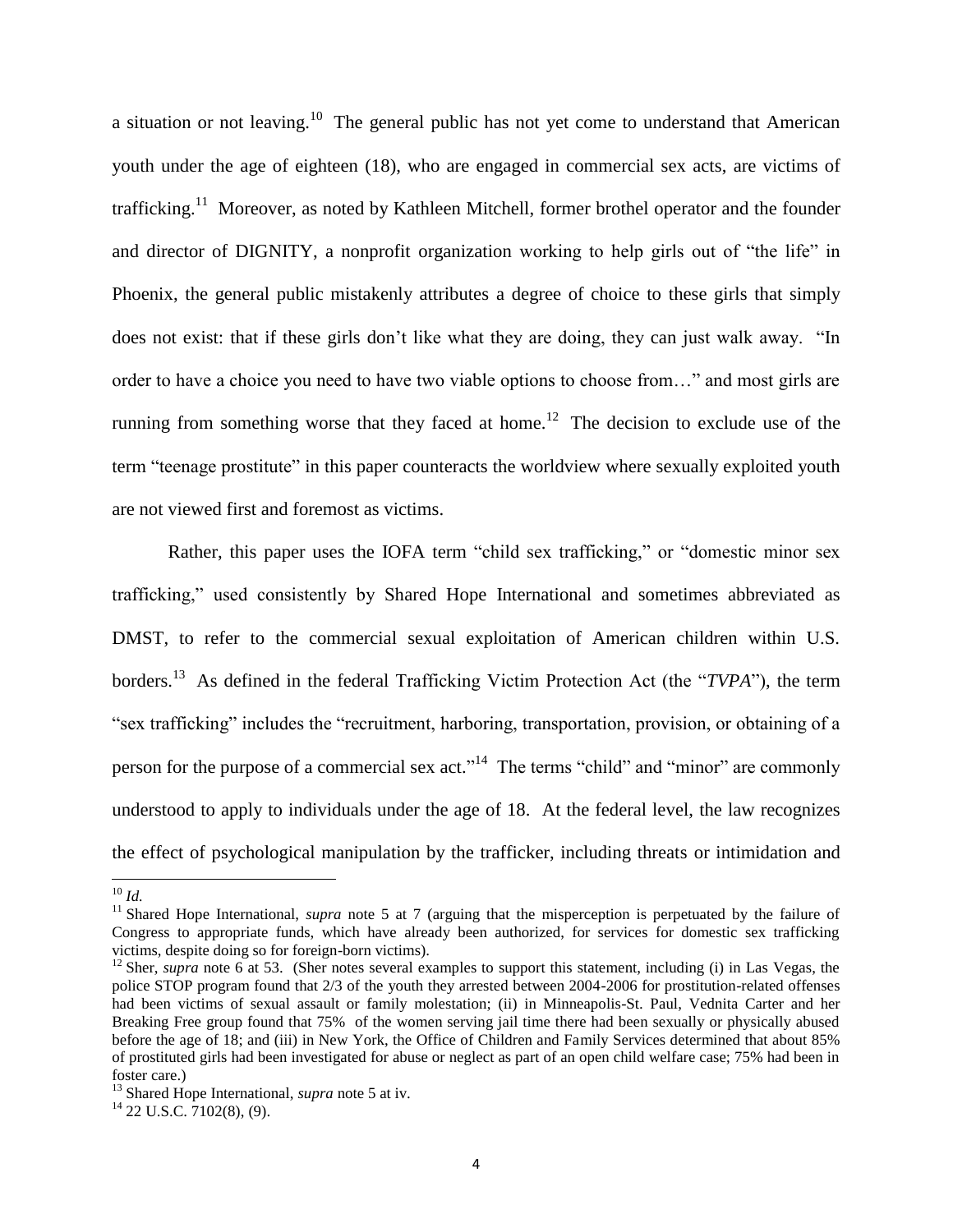blackmail, often used by traffickers and pimps to control their victims, and therefore does not require the government or the plaintiff in a civil action to prove force, fraud or coercion when the victim is a minor.<sup>15</sup> However the state law on this issue varies. New Jersey law, for example, contains no differentiation between minors and adults with respect to the definition of the means by which the victim is exploited, and prosecutors seeking to charge traffickers/pimps must still prove "threats of serious bodily harm or physical restraint" even in the case of minor children.<sup>16</sup> Another example where state law does not recognize this distinction for minors is Ohio, where the criminal code on trafficking in person provides that although compulsion need not be openly displayed or physically exerted, the state must still prove that "the victim's will was overcome by force, fear, duress, or intimidation."<sup>17</sup> There is no reference to this compulsion being automatic in the case of a minor as is the case in the federal law.

The approach of States to victim recognition and protection is patchy at best. For example, a 2010 addition to Illinois law provides that children cannot be criminalized as teenage prostitutes, but rather must be identified as victims of child sex trafficking.<sup>18</sup> New Jersey only passed such a "safe harbor" law a few months ago on January 17, 2012 and was only the tenth state to pass this type of law.<sup>19</sup> These types of laws are important given the aforementioned public perception of victims of child sex trafficking. While a 16 or 17-year-old victim is to be treated the same as an 11 or 12-year-old trafficking victim under the law, older victims often present as "mini adults" and society perceives these children as criminals, with the capacity to be

<sup>&</sup>lt;sup>15</sup> Shared Hope International, *supra* note 5 at iv; 22 U.S.C. 7102(8)(A) (providing that where a commercial sex act is "induced by force, fraud, or coercion, *or in which the person induced to perform such act has not attained 18 years of age*," it constitutes a severe form of trafficking in persons) (emphasis added).

<sup>16</sup> N.J.S.A. § 2C:13-8.

<sup>17</sup> Ohio Rev. Code Ann. § 2905.32(A), (B).

<sup>18</sup> IOFA, *supra* note 1 at 73.

<sup>19</sup> *N.J.S.A.* 2A:4A-21.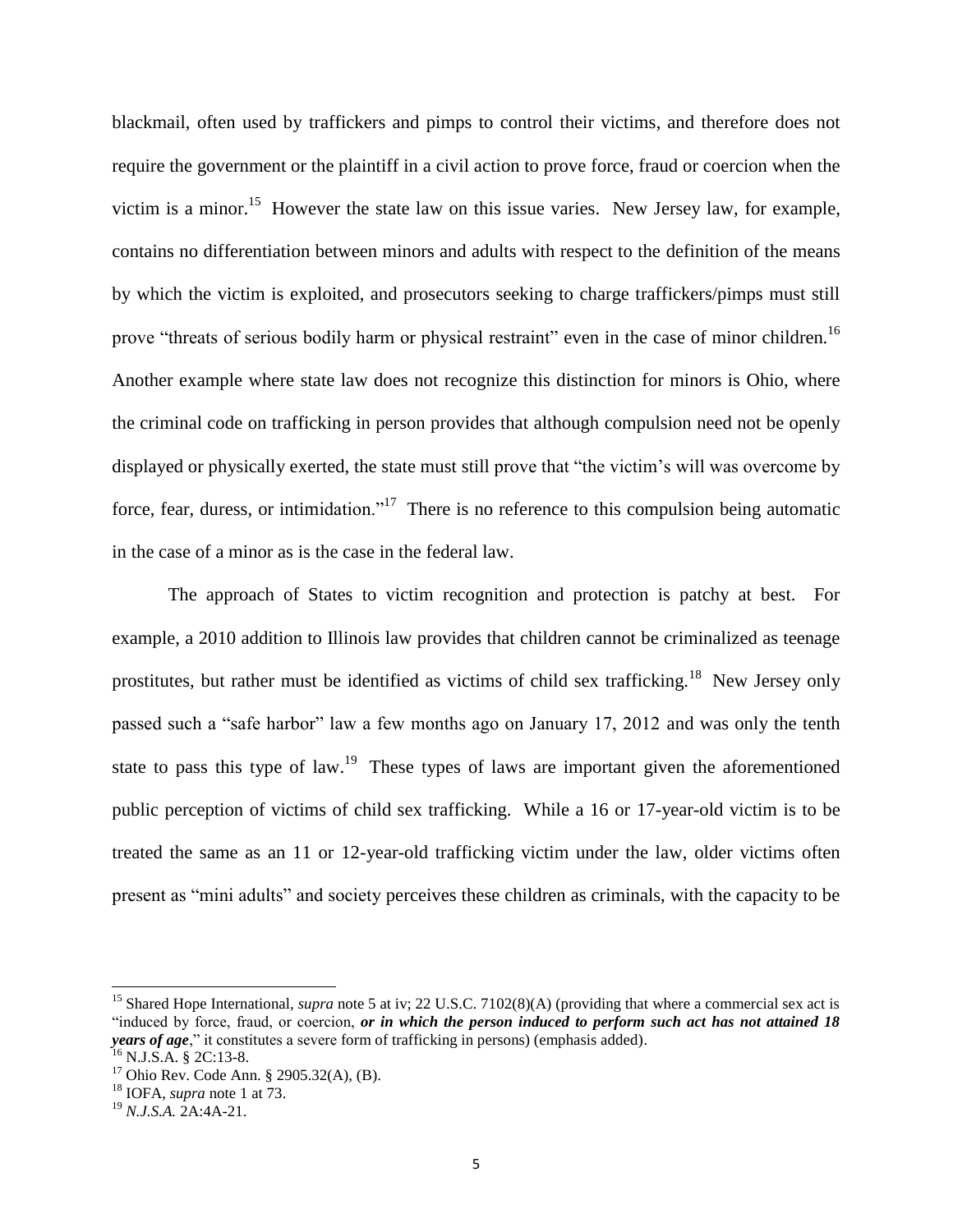complicit in prostitution.<sup>20</sup> It is troubling that society views a child of this age as capable of making the decision to engaging in this form of "commerce" but not able to obtain a rental car or credit card. In addition to this hurdle, IOFA has pointed out that these children are "often difficult to treat and as a result are often neglected and deprioritized by child welfare and protection services."<sup>21</sup>

Part II of this article looks at the profile of a target and victim of domestic minor sex trafficking, identifying how these youth frequently come into contact with state child protective services agencies ("*CPS Agencies*"). Part III discusses how victims of domestic minor sex trafficking are frequently misidentified as "teenage prostitutes" or not identified at all. In instances where they may be properly identified as victims, they are frequently deprioritized and overlooked for the proper services, resulting in the victim returning to the only life she knows and into the hands of her trafficker/pimp to be further exploited. While acknowledging that budgetary restraints require state agencies to employ some level of prioritization, Part IV of this paper argues that the systematic misidentification of victims of child sex trafficking is an unacceptable means of operation that is within the control of CPS Agencies. After reviewing the constitutional state of affairs following the DeShaney case<sup>22</sup>, Part V, looks briefly at the statutory remit of the State of New Jersey's CPS system, headed by the Division of Youth and Family Services ("*DYFS*") and how the lack of a clear mandate hinders the identification of cases as child sexual abuse v. trafficking v. "teenage prostitute." It argues that society, through the operation of individual State CPS Agencies, is complicit in trafficking by not providing the funding to properly identify and treat American children who are victims of child sex trafficking at the hands of pimps. Part VI reviews potential paths forward and next steps.

<sup>20</sup> IOFA, *supra* note 1 at 27.

<sup>21</sup> IOFA, *supra* note 1 at 27.

<sup>22</sup> *DeShaney v. Winnebago Cnty. Dept. of Social Services*, 489 U.S. 189 (1989).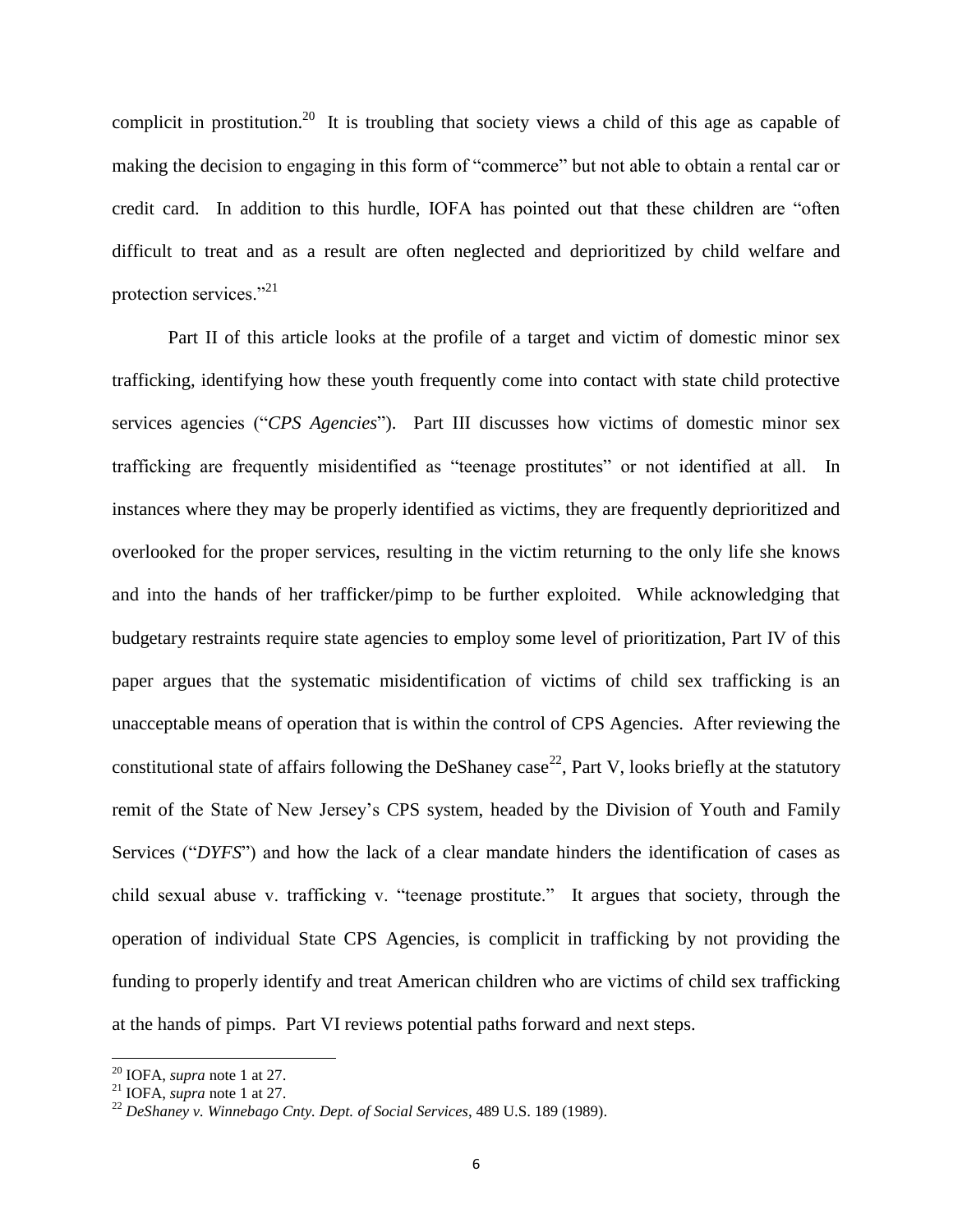# **II. Characteristics of children at a high risk of being targeted by pimps & child sex traffickers**

### **A. Foster Children and Runaways**

Insight into the failure of state agencies to identify and categorize (or fail to characterize) victims of domestic minor sex trafficking can be gained by looking at who these children are. By way of background, it has been established that juveniles are fundamentally different than adults. "Recent technological advances have led neuroscientists to conclude that the juvenile brain continues to develop into the early twenties and that the area that controls judgment, selfcontrol, emotional regulation, reasoning and impulse control, continues to develop throughout adolescence."<sup>23</sup> In *Roper v. Simmons*, <sup>24</sup> the Supreme Court made several findings about minors, including (1) that "lack of maturity and an underdeveloped sense of responsibility" are more common and understandable among juveniles than adults,  $2^5$  and (2) that "juveniles are more vulnerable or susceptible to negative influences and outside pressures." <sup>26</sup> Given the above, juveniles involved in prostitution should be treated as victims who are in need of rehabilitative services.<sup>27</sup>

Runaways are typically found to be particularly vulnerable to being targeted by traffickers/pimps. The National Runaway Switchboard has data suggesting that between 1.6 and 2.8 million children run away from home each year.<sup>28</sup> According to background material prepared for U.S. Senate legislation on runaways in 2009, thirty three percent (33%) of children

l

<sup>&</sup>lt;sup>23</sup> Michael K. Baker, *Time for Change: Handling Child Prostitution Cases in Georgia*, 4 J. MARSHALL L.J. 177, 187 (2011).

 $^{24}$  *Roper v. Simmons*, 543 U.S. 551 (2005) (finding that the death penalty could not be imposed on individuals under the age of 18).

<sup>25</sup> *Id.* at 569 (quoting *Johnson v. Texas*, 509 U.S. 350, 367 (1993)).

<sup>26</sup> *Id.* at 569 (citing *Eddings v. Oklahoma*, 455 U.S. 104, 115 (1982)).

<sup>27</sup> Baker, *supra* note 23 at 189.

<sup>28</sup> Shared Hope International, *supra* note 5 at 31.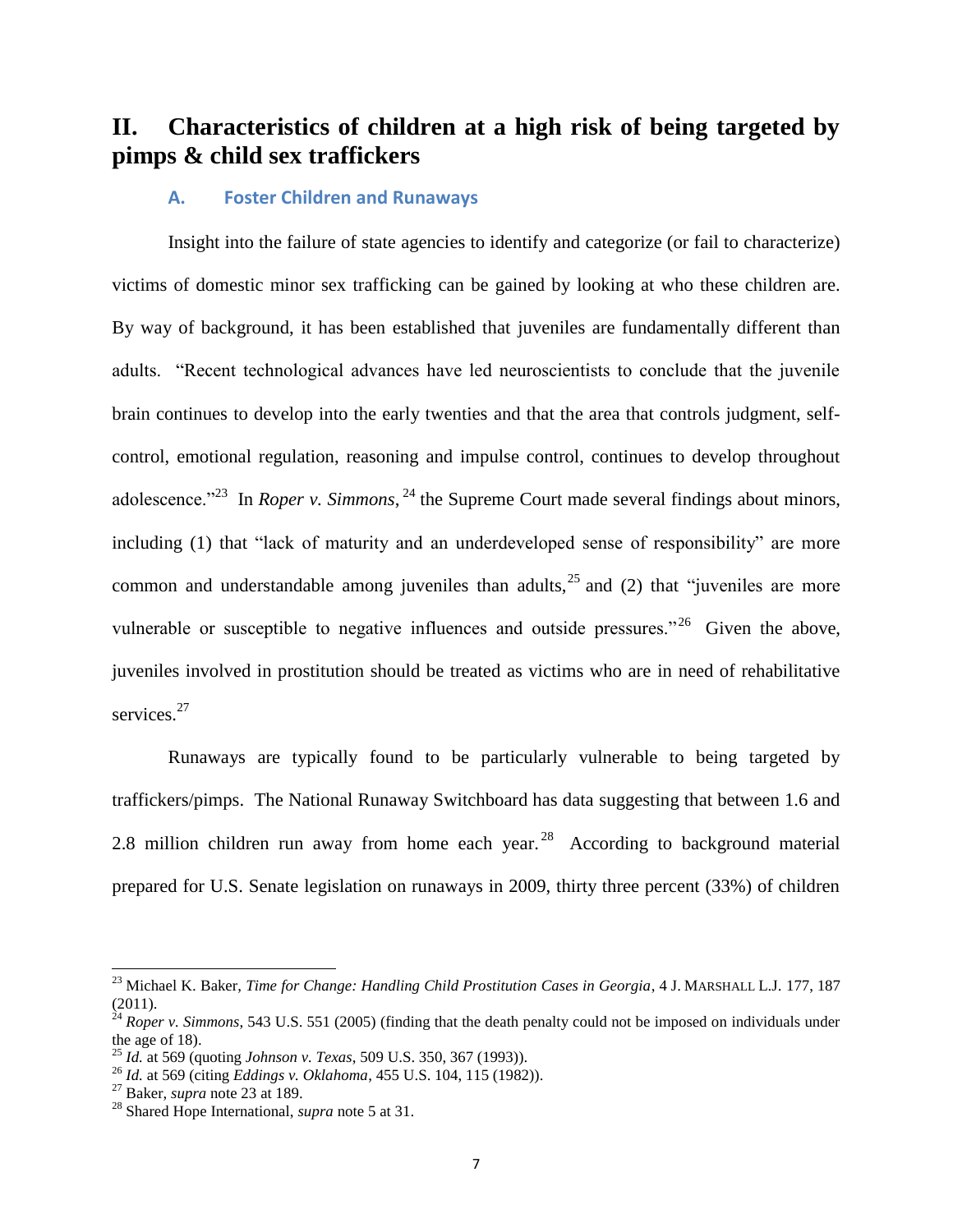who run away are lured into prostitution within forty-eight  $(48)$  hours of leaving home.<sup>29</sup> Runaway children are easy prey and a frequent target of trafficker because of their mental, physical, and financial vulnerability.<sup>30</sup> Children who have experienced repeated abuse (physical and sexual) in the home environment often begin to run away between the ages of  $12\t{-}14$ .<sup>31</sup> A comprehensive survey of 104 prostituted juvenile victims in Clark County, Nevada, found that 82% of victims were runaways.<sup>32</sup> Children in foster care have almost invariably experienced this type of abuse and are particularly vulnerable to running away, sometimes referred to as "going  $AWOL.$ <sup>"33</sup>

The act of being placed into foster care is itself a traumatic experience.<sup>34</sup> Following removal from ones caregivers and placement into state care, the basic process of growing up is more difficult for children in foster care than other youth. Adolescent years, which are often characterized by "resistance to authority, exploration of self-identity, and anxiety about social position," are all the more challenging for youth in foster care who have a history of abuse, neglect, or other problems with their families or caregivers.<sup>35</sup> A Vera Institute for Justice report on children who chronically run away from foster care found that at least forty percent (40%) of youth who first enter foster care as adolescents had at least one reported AWOL during their stay in foster care – three quarters of AWOLs were from group homes.<sup>36</sup>

Traffickers/pimps have been found to target locations where they know youth are going to be, including shelters and group homes, and where they will be particularly able to take

<sup>29</sup> Sher, *supra* note 6 at 13.

<sup>30</sup> Shared Hope International, *supra* note 5 at 31.

<sup>31</sup> *Id.* at 33.

<sup>32</sup> *Id.* at 35.

<sup>33</sup> *Youth Who Chronically AWOL From Foster Care: Why They Run, Where They Go, and What Can Be Done*, Vera Institute of Justice, 3 (August 2004).

<sup>34</sup> Hochstadt, Neil, et al., *The Medical and Psychosocial Needs of Children Entering Foster Care*, Child Abuse and Neglect Journal 11, 53-62 (1987).

<sup>35</sup> Vera Institute of Justice AWOL Report, *supra* note 33 at 3.

<sup>36</sup> *Id.*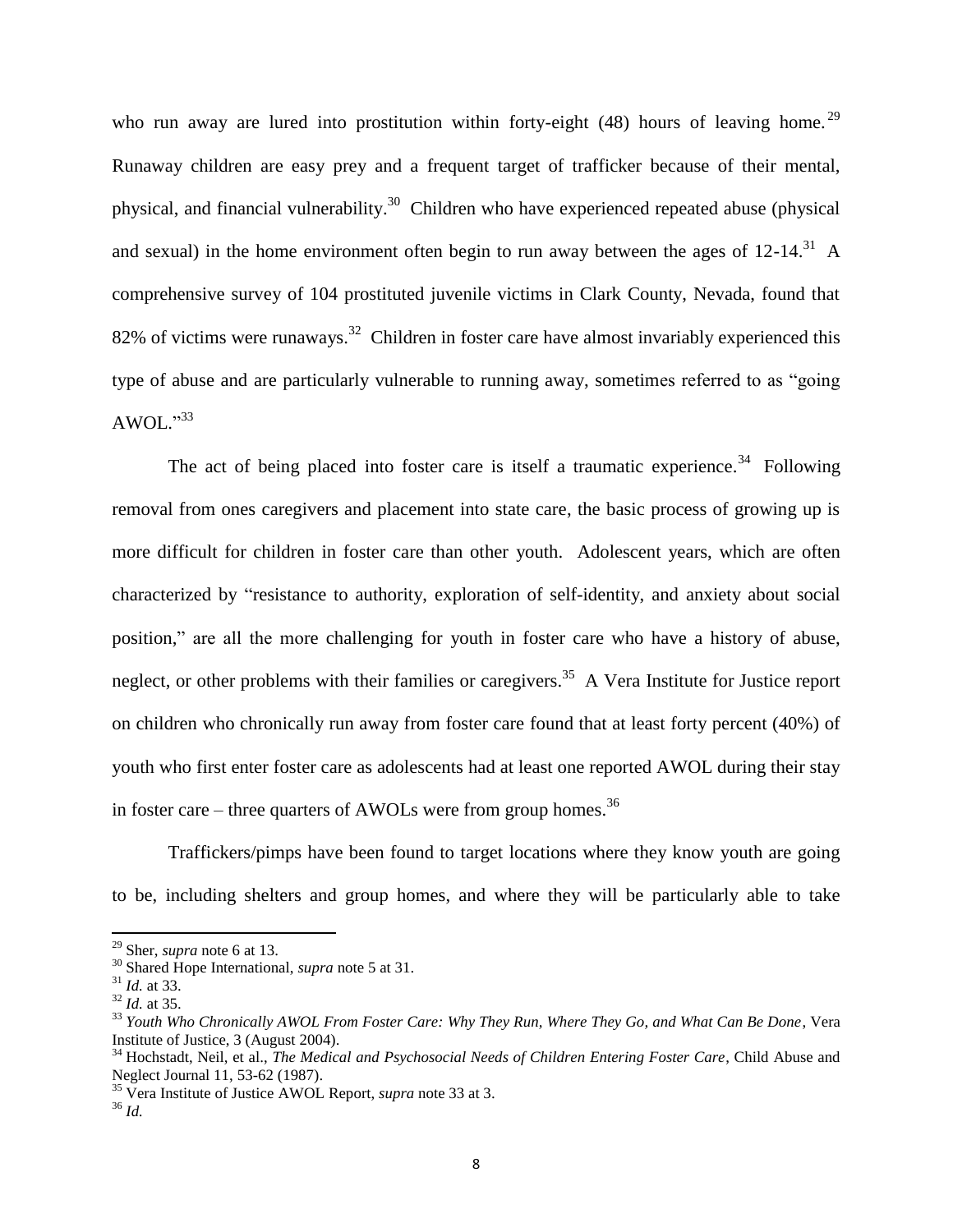advantage of vulnerable youth, capitalizing on "certain specific life-characteristics that leave holes in a child's social and emotional safety net" to systematically recruit children for commercial sexual exploitation.<sup>37</sup> Shared Hope International has identified that youth from dysfunctional families, involving abuse or trauma, are particularly vulnerable to a trafficker's/pimp's method of recruitment and control.<sup>38</sup> The Boston-based My Life, My Choice Project found that of the first 40 girls they worked with who were living in a group home setting within the foster care system, 38 had been approached by a pimp to be recruited for the commercial sex trade.<sup>39</sup>

- Tina Frundt, Founder of Courtney's House, and Survivor of domestic minor sex trafficking<sup>40</sup>

A common thread, beyond being in the child welfare system or a runaway, is a history of child physical and sexual abuse in the home or by extended family members.<sup>41</sup> The Letot Center, a juvenile justice facility in Dallas, TX, geared towards the restoration of commercially sexually exploited children, found that over ninety percent (90%) of commercially exploited children it serviced had been previously physically and sexually abused; greater than seventy percent (70%) of children serviced at WestCare Nevada, a shelter for youth in Las Vegas, met this same criteria. $42$ 

<sup>&</sup>quot;I was 14 years old, and the way the pimp came at me was that at first I didn't even know he was a pimp. He came at me like a boyfriend. Yes, he was an older boyfriend but he cared about me… Six months later he told me 'Let's run away together. We can have a beautiful house and family.' And I did believe him, and we ran away, and then the story changed and I met the other girls that he had in his stable. And I had to go out every night and work the streets – the alternative was being gang-raped by a group of pimps while everyone watched."

<sup>37</sup> Shared Hope International, *supra* note 5 at 31, 35.

<sup>38</sup> *Id.* at 31.

<sup>39</sup> *Id.* at 35.

<sup>40</sup> *Id.* at 8.

 $41$  *Id.* at 9.

<sup>42</sup> *Id.* at 31.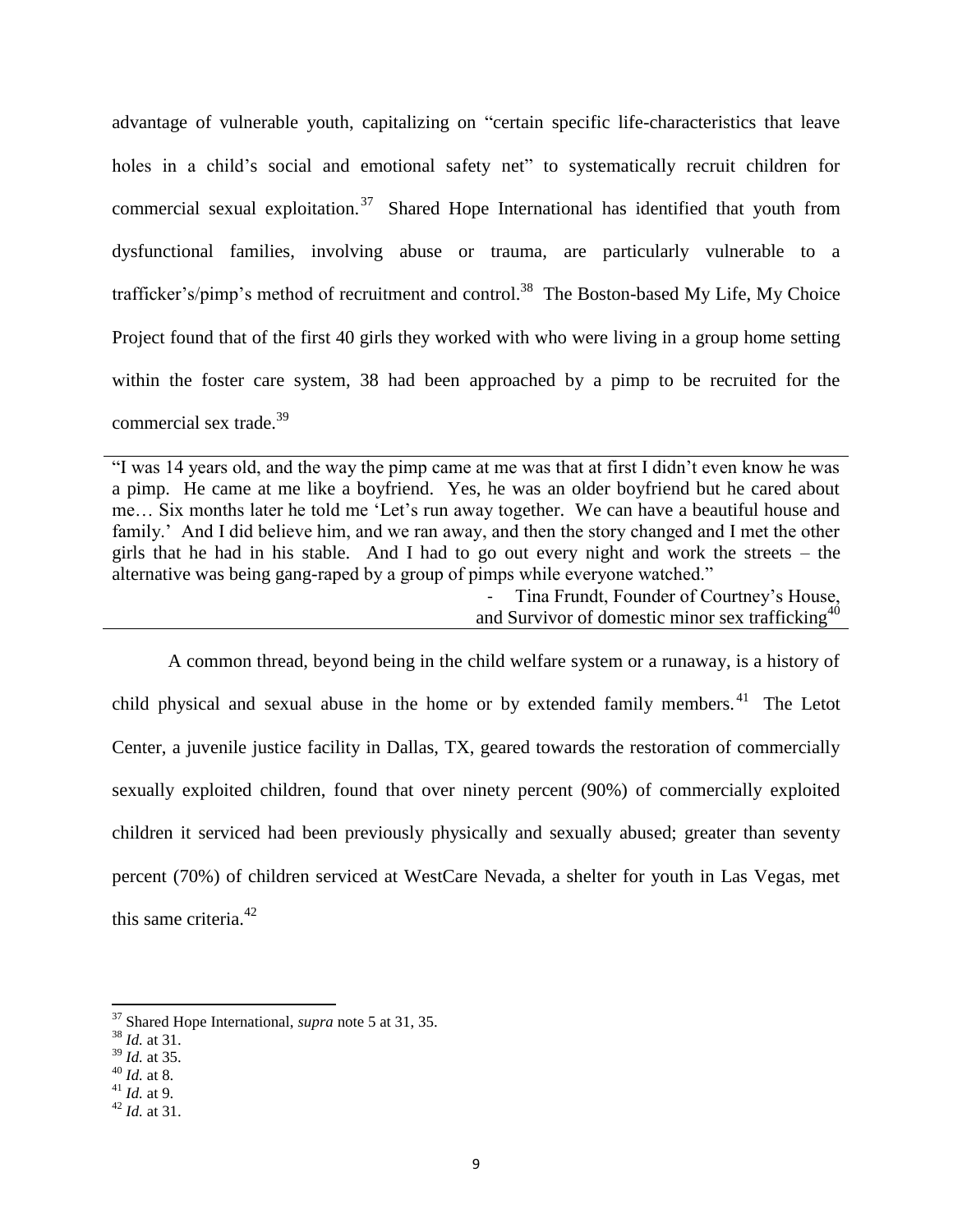#### **B. On a Larger Scale**

Discussion thus far has focused on less organized trafficking enterprises, but it should be noted that the same characteristics that put children at a high risk of being targeted by pimps are transferrable to organized criminal enterprises trafficking in the child sex trade. Shared Hope International has identified a worrying potential trend in traffickers: as transportation of humans across borders becomes increasingly difficult and dangerous, traffickers may begin viewing local youth as a more viable product in the criminal market.<sup>43</sup> Domestic child victims can be easy targets and carry less risk for the traffickers than do adults and foreign nationals.<sup>44</sup> For example, a human trafficker named Timothy Gereb in Texas had an order for ten (10) female sex slaves to sell to a brothel in Louisiana.<sup>45</sup> Since he and his accomplices were only able to traffic two  $(2)$ girls from Mexico, he began to recruit local girls from San Antonio to fill his quota.<sup>46</sup>

Trafficked youth frequently come from unstable homes, have been entrenched in either the juvenile justice system or child protective services, and are frequently "trauma bonded" to their trafficker/pimp.<sup>47</sup> Indeed, victims may exhibit symptoms of the Stockholm syndrome, displaying an emotional bond and believing their trafficker loves them.<sup>48</sup> This history leads victims to run away, either returning to her trafficker to be further victimized or become highly vulnerable to recruitment by another trafficker/pimp.<sup>49</sup> Either of these outcomes only serves to further embed the lifestyle and identity of a child as a trafficking victim.

<sup>43</sup> Shared Hope International, *supra* note 5 at 8-9.

 $44$  *Id.* at 8

<sup>45</sup> *Id.* 

<sup>46</sup> *Id.*

<sup>47</sup> *Id.* at 58.

<sup>48</sup> IOFA, *supra* note 1 at 45.

<sup>49</sup> Shared Hope International, *supra* note 5 at 58.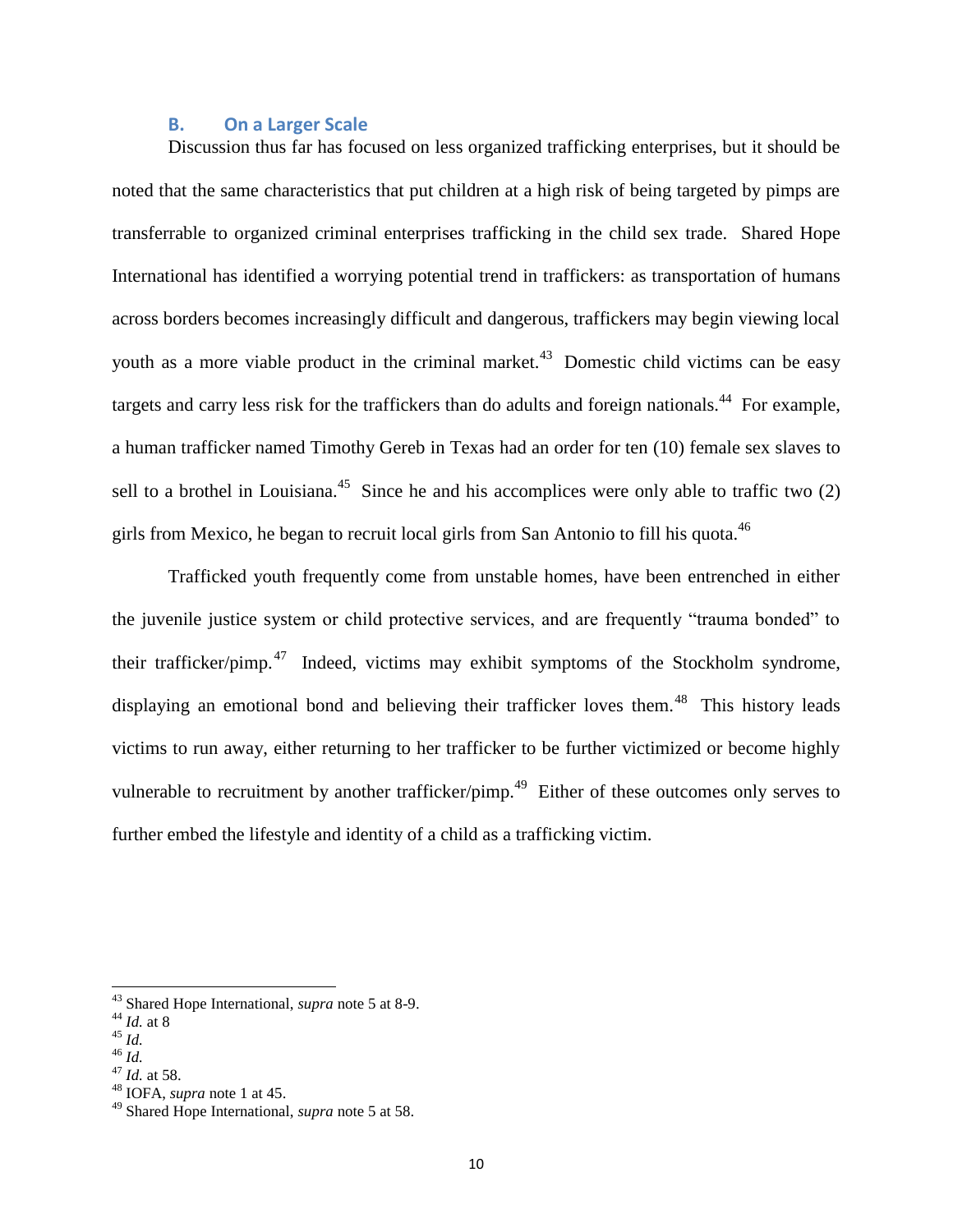# **III. Ineffective response of child welfare agencies to trafficked children**

### **A. Introduction**

Once a child becomes a victim of sex trafficking, he or she will often have service needs (including mental health, social and medical) that are different from other cases of simple neglect or sexual abuse.<sup>50</sup> However, where these children do come into contact with state agencies such as child protective services, they are often misclassified, labeling the abuse as simple sexual abuse, for example.<sup>51</sup> One instance of this is documented in the Shared Hope International Report: in 2006 the mother of a 14-year-old girl gave her daughter to her crack dealer in order to pay for drugs.<sup>52</sup> While the mother was arrested and charged, the child remained in the custody of the mother's dealer, who was also a registered sex offender.<sup>53</sup> He supplied the 14-year-old with drugs, sexually abused her, and then prostituted her in partnership with another man.<sup>54</sup> Shared Hope International has suggested that this misidentification is the result of lack of training and understanding of human trafficking by state professionals.<sup>55</sup> When a first responder comes into contact with a victim, that victim's average age is fifteen (15); however, these victims have often already been prostituted for a period of time, indicating that the average age that a pimp recruits a girl into the sex trade is  $12-14$  years old.<sup>56</sup> At fifteen (15), even an adolescent without a troubled past can be reticent and difficult to deal with, but add in the history of abuse and neglect and the child can be downright combative. This investigator was most recently told of a case

<sup>50</sup> IOFA, *supra* note 1 at 106.

<sup>51</sup> Shared Hope International, *supra* note 5 at 32.

<sup>52</sup> *Id.* at 33.

<sup>53</sup> *Id.* 

 $^{54}$  *Id.* 

<sup>55</sup> *Id.* at 32.

 $56$  *Id.* at 30. (I note that the average age at which pimps recruit girls into "prostitution" is  $12 - 14$  years old and the average age at which youth who are chronically abused at home begin to run away is also 12 – 14 years old. *See supra* note 31).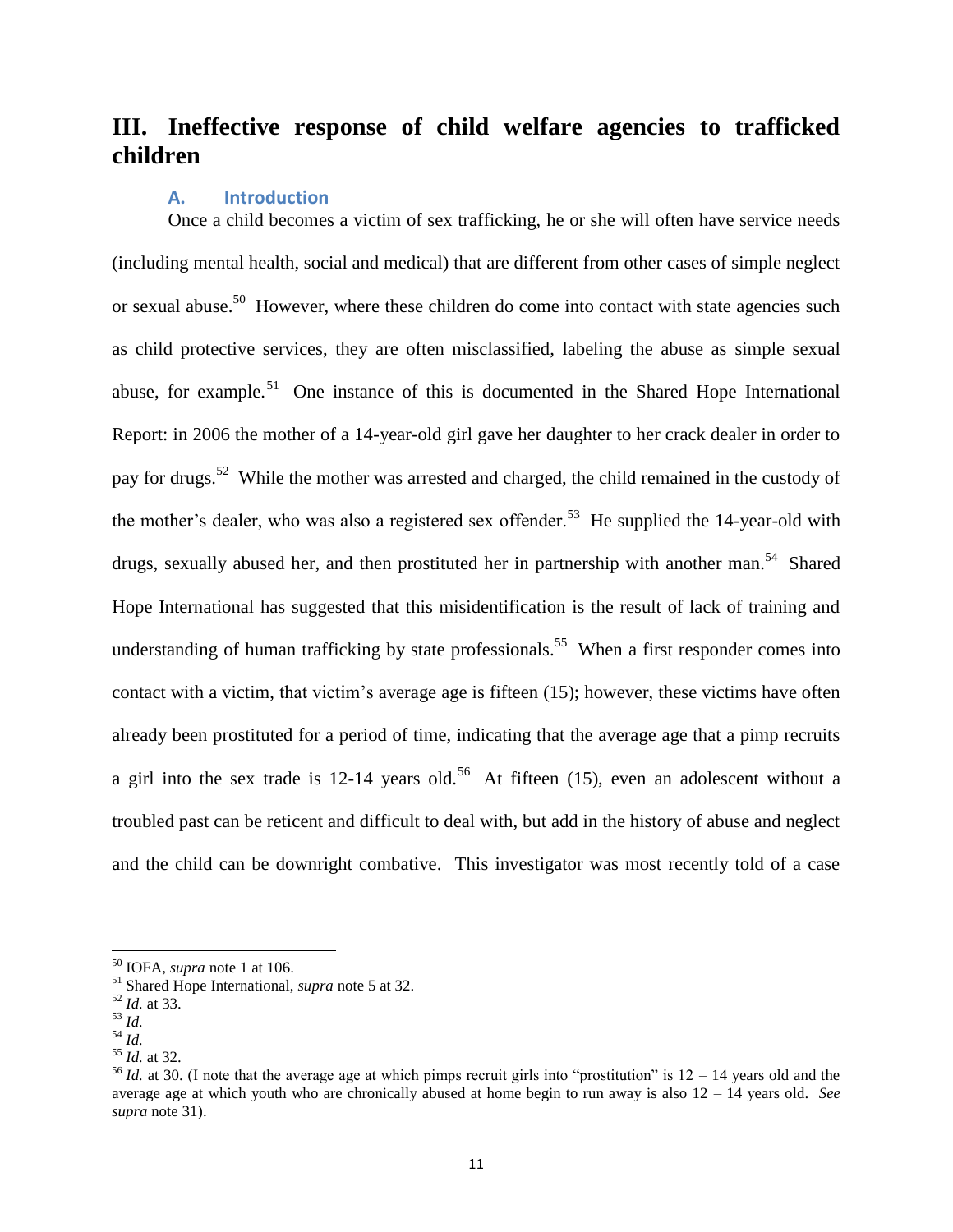where a "teenage prostitute" spat in an FBI agent's face and "placed him in a headlock."<sup>57</sup> IOFA has also noted that these cases are complex, time-consuming and frustrating to an already underfunded and often burnt-out workforce of first responders.<sup>58</sup> Whatever the cause, the result is the loss of the commercial component of the crime and the lost opportunity to obtain the tailored services for the victim to which she is entitled.

#### **B. Integration of new Legislation**

In 2000, the first federal anti-trafficking statute, the Trafficking Victims Protection Act (TVPA) was enacted to combat trafficking in persons by ensuring punishment of traffickers and protection of victims.<sup>59</sup> Despite the fact that this was nearly twelve years ago and that the TVPA has been reauthorized multiple times, many organizations and agencies are unaware of its existence and the existence of other state laws that provide critical support and protect the rights of trafficking victims.<sup>60</sup> Fewer still have implemented the protections of the TVPA by incorporating policies, protocols, and case management techniques that are more victim-centric and capable of identifying victims of trafficking, not to mention training for staff to respond to and appropriately serve child victims of sex trafficking.<sup>61</sup>

In 2007, IOFA undertook a project entitled Building Child Welfare Response to Child Trafficking, in which the Illinois Department of Children and Family Services, one of the largest child welfare agencies in the world, was the first implementing partner, working with IOFA to develop training and advocacy efforts on child trafficking for an audience of child protective

<sup>&</sup>lt;sup>57</sup> Gigi Scoles, Acting Assistant Prosecutor, Essex County, NJ, remarks to Seton Hall University School of Law Jurisprudence of Human Trafficking class on Monday, March 12, 2012 during presentation on the Challenges to State Prosecution of Human Trafficking.

<sup>58</sup> IOFA, *supra* note 1 at 13.

<sup>59</sup> 22 U.S.C. § 7101 *et seq.*

<sup>60</sup> IOFA, *supra* note 1 at 11, 13.

 $^{61}$  *Id.*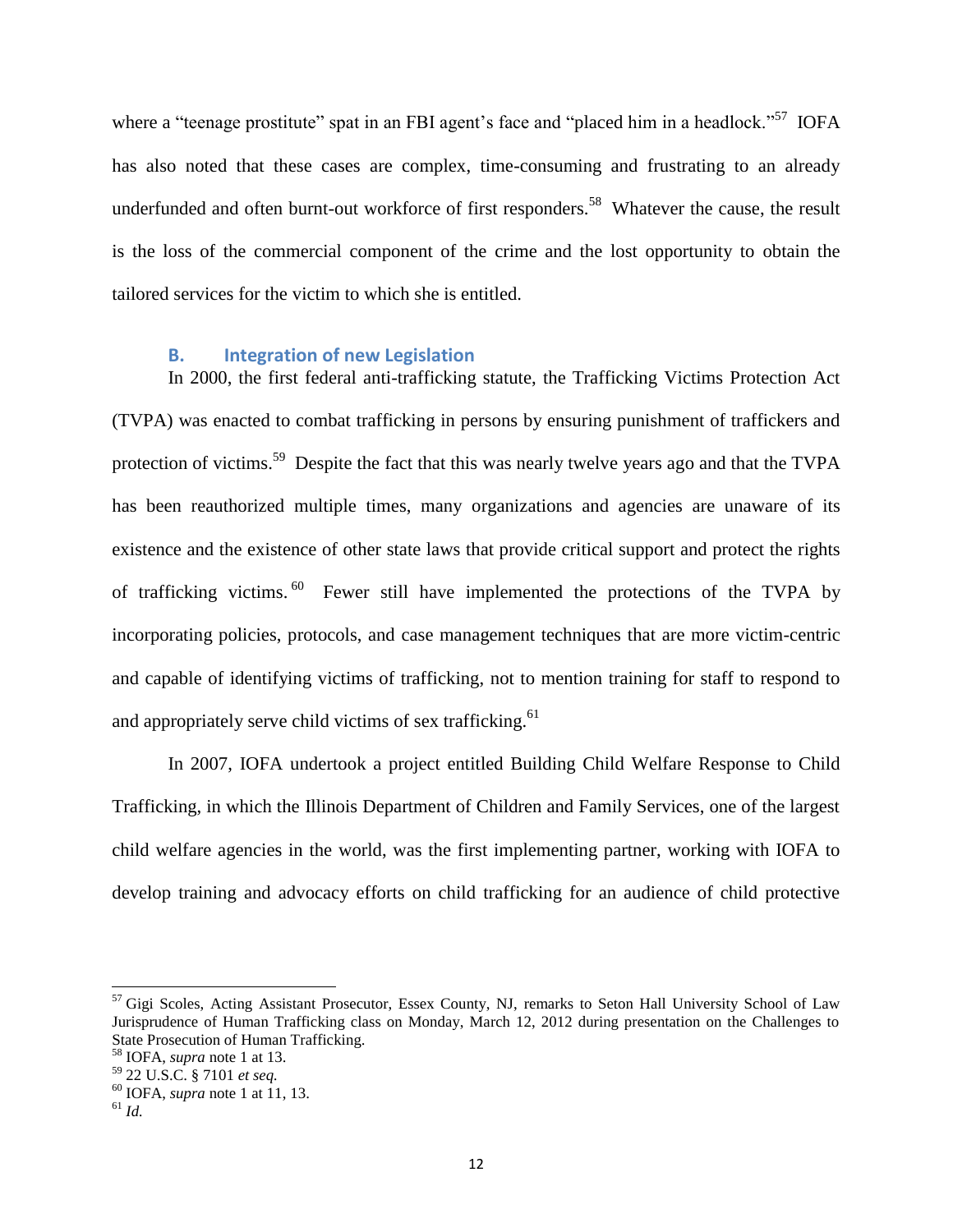services within the agency.<sup>62</sup> In its 2011 report, IOFA notes that the protection of children has rarely been included in government-funded initiatives to combat human trafficking in the United States, indicating that support for this group has not been a priority.<sup>63</sup> Moreover, on a more local level, these cases are complex and can be difficult for even the most seasoned professional, particularly if the child lacks immediate evidence of a parent or guardian; as a result, children and youth who are US citizens are often misidentified as juvenile prostitutes or criminals and placed in the juvenile justice system.<sup>64</sup> As an example of this, IOFA's report found that many child welfare professionals indicated they had "encountered trafficked children or youth previously in their work, but because they did not know it at the time, the children slipped through the cracks and were never identified as trafficking victims."<sup>65</sup> Slipping through the cracks at a young age embeds the trafficking victim identity and lifestyle in a child and further decreases her chances of being properly identified and receiving services at her next encounter with child protective services.

It is clear that victims of domestic sex trafficking often fail to disclose their experiences or to self-identify as victims.<sup>66</sup> As a result, the true extent of victimization is not known – not only for purposes of prosecution, but also for purposes of providing services specific to the type of victimization these children have experienced.<sup>67</sup> This is a key fact, as the trauma suffered by victims of domestic minor sex trafficking is more severe than most sexually-based trauma due to its chronic nature and the "reinforced victimization from the community at large of buyers."<sup>68</sup> This makes it all the more critical for first responders to identify these children as victims, yet

- <sup>64</sup> *Id.* at 13.
- <sup>65</sup> *Id.*

<sup>67</sup> *Id.*

 $\overline{a}$ <sup>62</sup> *Id.* at 14.

<sup>63</sup> *Id.* at 12.

<sup>66</sup> Shared Hope International, *supra* note 5 at 45.

<sup>68</sup> *Id.* at iv.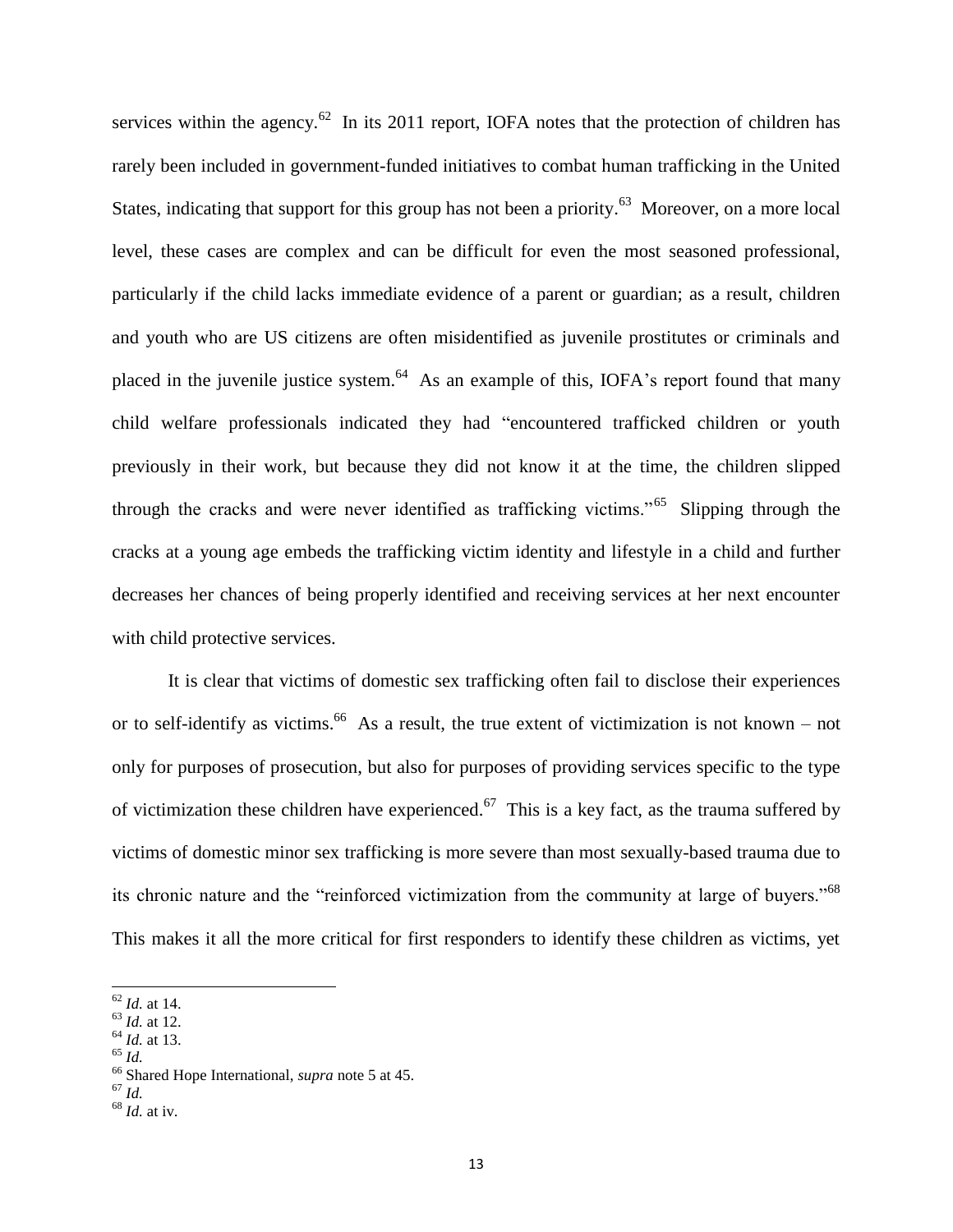research has shown that important elements such as intake procedures that look for signs of trafficking, victim-centered questioning techniques and appropriate training, are only minimally in place, if present at all.<sup>69</sup> Moreover, access to services is often conditioned on assisting in the prosecution of the trafficker, a truly unique requirement.<sup>70</sup>

It is not a radical suggestion that the approach should be more victim-centric and not focused on prosecuting the trafficker, which should be a secondary concern. Common sense indicates that a trauma-bonded child victim without positive experience with the police, child protective services, or her biological family, is unlikely to be an ideal witness, if a witness at all, in the prosecution of her pimp (commonly known to her as her "boyfriend"). Treating the victim as a primary matter will eventually serve the prosecutor's needs as well, as once the victim is accessing services, feeling safe, and in a more stable frame of mind, one would think she would be much more likely to cooperate with prosecutors and law enforcement.

# **IV. Does the State Agencies' Lack of Appropriate Response Rise to the Level of Negligence?**

### **A. Anti-Trafficking Law**

The TVPA alludes to the concept that service providers  $\&$  government agencies must treat victims of human trafficking (which includes all those engaged in the commercial sex industry under the age of 18) with a "victim-centered" approach.<sup>71</sup> Under federal law, victims of human trafficking are entitled to a framework of rights, including:

<sup>69</sup> *Id.* at 45.

<sup>70</sup> *Id.* at iv.

<sup>71</sup> IOFA, *supra* note 1 at 82.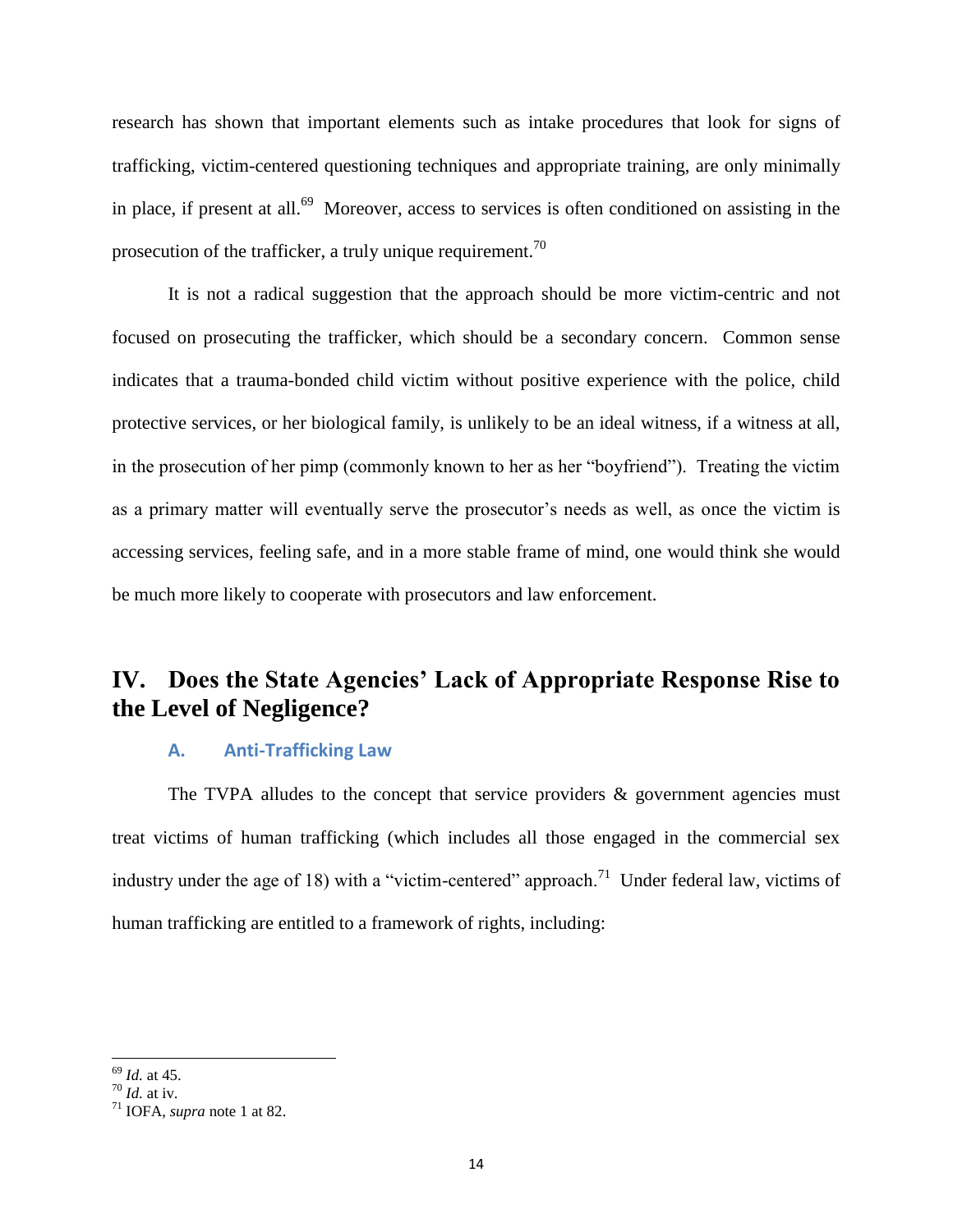- i. The right to protection if one's safety is at risk or there is a danger of recapture by the trafficker; $^{72}$
- ii. Privacy;<sup>73</sup>
- iii. The right not to be detained in facilities inappropriate to their status as victims: $74$
- iv. The right to receive medical attention;<sup>75</sup>
- v. Access to appropriate social services;<sup>76</sup> and
- vi. Compensation for damages.<sup>77</sup>

Under the 2008 TVPA reauthorization, federal, state or local officials who discover a minor who may be a victim of human trafficking must notify the US Department of Health  $\&$ Human Services (DHSS) within 24 hours in order to facilitate the provision of interim assistance.<sup>78</sup> If a child commits a crime such as prostitution as part of the trafficking scheme, she should not be processed or treated as a delinquent or criminal, but rather as a victim-witness and provided appropriate care, services, and advocacy.<sup>79</sup>

The fact that state agencies "touch" the lives of child victims of sex trafficking to some degree is clear. The common history of abuse in the lives of child victims of sex trafficking leads to frequent histories with child protective services, as evidenced by a finding by the Letot Center in Dallas, TX, that that 10% of juveniles receiving services were previously in child protective services custody.<sup>80</sup> Given the trauma bonding that occurs between a victim and her

 $\overline{a}$ 

 $^{76}$  22 U.S.C. 7105(b)(1)(B).

<sup>79</sup> IOFA, *supra* note 1 at 83.

 $72$  22 U.S.C. 7105(c)(1)(C)

 $^{73}$  22 U.S.C. 7105(c)(1)(C)(ii); 22 U.S.C. 7101(d)(3).

 $^{74}$  22 U.S.C. 7105(c)(1)(A)

 $^{75}$  22 U.S.C. 7105(c)(1)(B)

<sup>77</sup> *Id.* (IOFA – 82); Shared Hope International, *supra* note 5 at 6.

 $^{78}$  22 U.S.C. 7105(b)(1)(G).

<sup>80</sup> Shared Hope International, *supra* note 5 at 35, iv.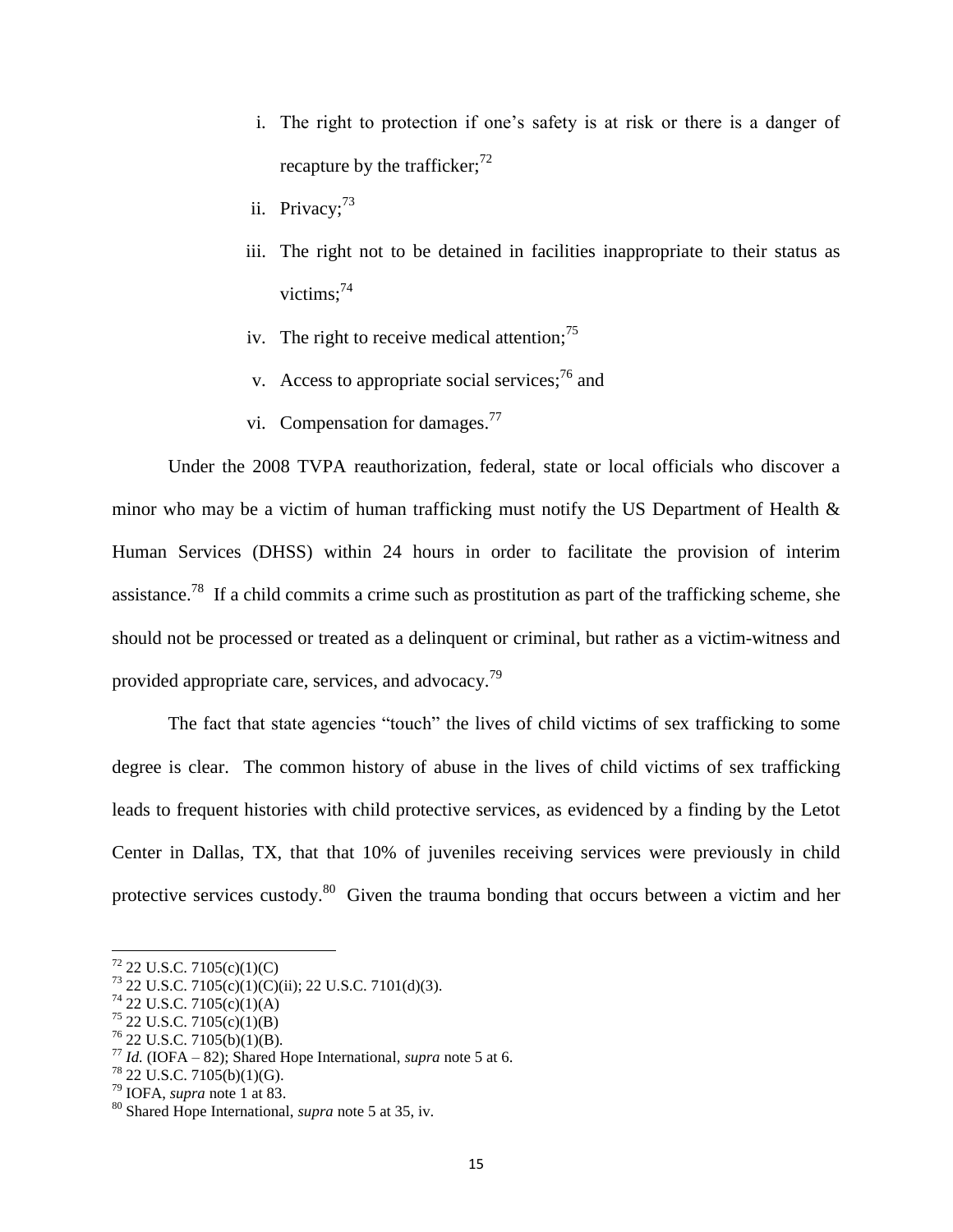trafficker (reminiscent of Stockholm syndrome) and in order to avoid the risk of being retrafficked, it is imperative that children are screened for trafficking and that child protection workers and service providers assess suitable placement options.<sup>81</sup>

The Shared Hope International study found that misidentification of victims was the "primary barrier to the rescue and response to domestic minor sex trafficking victims."<sup>82</sup> It also identified that this misidentification occurs at all levels, from law enforcement to runaway youth shelters' intake process to court adjudication – and that it causes a chain reaction of negative outcomes and is ultimately responsible for the "failure to deliver the necessary services to interrupt and treat the trauma [victims] have endured."<sup>83</sup>

In many child trafficking cases, particularly those where a family member has initiated or conducted the trafficking, or where termination of parental rights has already occurred, family reunification may not be in the child's best interest and the state would take over the role of providing care and guardian for the child. If there is no family to return to, or there are not responsible adults to care for the child (factors that mostly likely precipitated the trafficking situation itself), "the state becomes the de facto guardian, and children are placed for adoption, with foster care families, or in group residential facilities."<sup>84</sup> For adolescent children, this can be challenging as children in this age group, particularly who are in need of specialized services, are notoriously difficult to place in foster care.<sup>85</sup>

#### **B. State CPS Liability**

If harm comes to a child, particularly a child that has been removed from his or her parents or primary caregivers and taken into state custody, child agencies may be liable for

<sup>81</sup> IOFA, *supra* note 1 at 107.

<sup>82</sup> Shared Hope International, *supra* note 5 at v.

<sup>83</sup> *Id.* 

<sup>84</sup> IOFA, *supra* note 1 at 107.

<sup>85</sup> *Id.*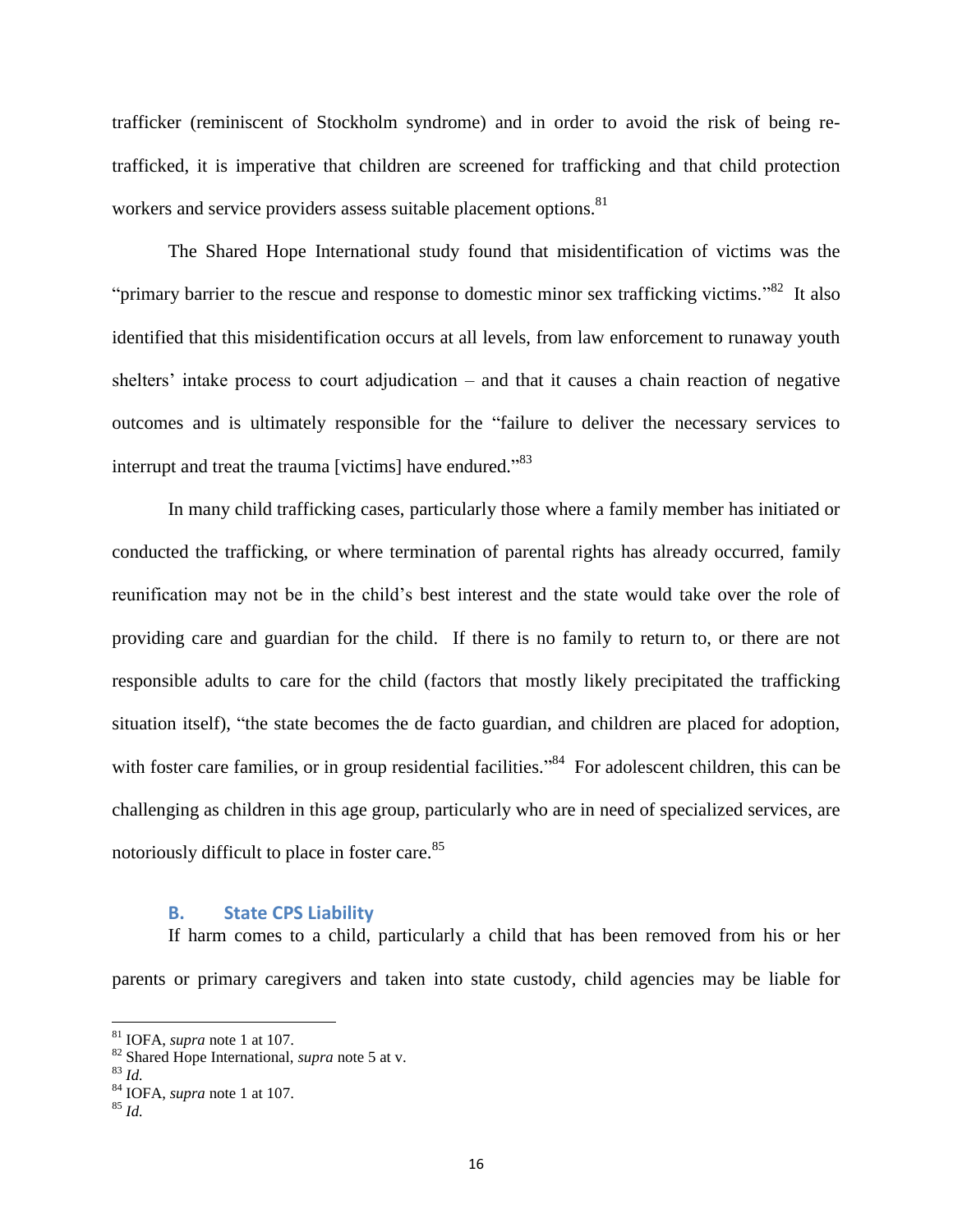negligent supervision.<sup>86</sup> Under the *parens patriae* doctrine, a concept of the state or society taking on the role of the child's parent, just as parents can be prosecuted for neglect and not meeting a child's basic needs, the state in certain circumstances has taken on the responsibility of meeting the child's needs. For victims of commercial sex trafficking, such needs can be intensive – and the result of not meeting them can be weighty: the child running away, back into the grasp of her trafficker/pimp. Thus, under this theory, and taking into consideration that child protective services across the country have taken a tiered approach to child abuse and neglect cases as a result of being under-resourced, it is conceivable that a state agency's systemic negligence with respect to victims of domestic trafficking could give rise to a cause of action.<sup>87</sup>

However, it is clear from the *DeShaney* case that any liability of this nature for children who are not in the custody of child protective services ("*CPS*") cannot easily be imputed to CPS under a constitutional due process theory.<sup>88</sup> The majority in *DeShaney* determined that while the due process clause forbids the state itself from depriving individuals of life, liberty or property without the due process of law, this protection could not be extended to create an affirmative obligation on the part of the state to protect children from private actors.<sup>89</sup> However the Court recognized that a state may impose such an affirmative duty through the enactment of state laws under a tort theory of liability.<sup>90</sup> Additionally, the Court seemed to suggest that liability could be

<sup>86</sup> AWOL, *supra* note 33 at i, *citing Doe v. New York City Department of Social Services*, 684 N.Y.S. 2d 126 (1998); *Bartels v. County of Westchester*, 76 A.D.2d 517 (New York, 1980).

<sup>&</sup>lt;sup>87</sup> Although this will of course vary from state to state, Shared Hope International's study identified child protective services caseworkers who stated that adolescents were routinely regarded as low priority, as they were assumed to have a greater ability to protect themselves. Shared Hope International, *supra* note 5 at 73.

<sup>88</sup> *DeShaney v. Winnebago Cnty. Dept. of Social Services*, 489 U.S. 189 (1989) (In *DeShaney*, 4 year old Joshua DeShaney was beaten repeatedly by his father, ultimately resulting in permanent brain damage; despite repeated reports by private individuals and doctors who treated Joshua, the state child protective services agency had not removed him from his father's custody).

<sup>89</sup> *Id.* at 201 – 203.

<sup>90</sup> *Id.* at 202.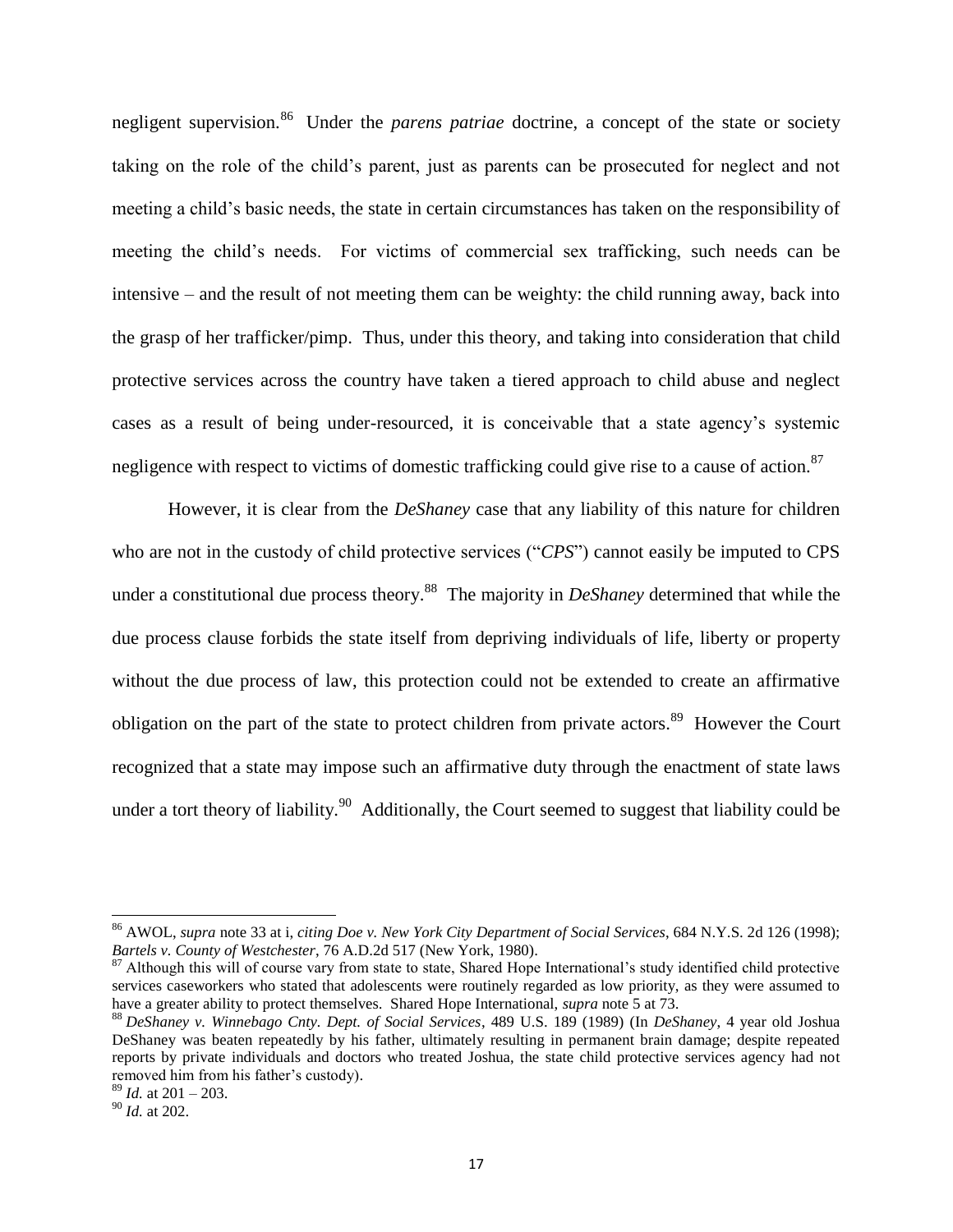imputed had the child been in the custody of CPS when the abuse occurred, leaving open the door for liability when harm comes to children in foster care or a group home setting.<sup>91</sup>

In the wake of *DeShaney*, every circuit, apart from the Fifth, has articulated at least some circumstances where the rule of "no affirmative duty" under the due process clause, as articulated by *DeShaney*'s majority opinion, can be overcome by one of two exceptions – either through the creation of a "special relationship" or the presence of a "state-created danger."<sup>92</sup> The "special relationship" relates to the concept of custody, which *Deshaney* required and which has been discussed in prior cases where the plaintiff was either a prisoner  $93$  or an involuntarily committed mental patient<sup>94</sup> – indicating that the Constitution imposes a duty to provide safety and protect well-being when one is taken into custody and held against his or her will.<sup>95</sup> However, the full contours of the concept of custody were not fleshed out in *Deshaney*, reserving the question of foster care for another day.<sup>96</sup>

The other exception appears to be a mutation of the theory of liability articulated under Judge Brennan's dissent in *DeShaney*. 97 Judge Brennan focused on the fact that, by creating the CPS Agency and funneling all reporting and responses to alleged cases of child abuse through that CPS Agency, the State monopolized the path to relief, holding itself out to society as the body responsible for intervening in abuse and neglect cases. <sup>98</sup> By doing this, it allowed society to rely on CPS such that "a private citizen… would doubtless feel that her job was done as soon

 $91$  Id. at 201.

<sup>92</sup> Laura Oren, *DeShaney and "State-Created Danger": Does the Exception Make the "No-Duty" Rule?*, ADMIN. & REG. L. NEWS 3, 3-4 (Summer 2010).

<sup>&</sup>lt;sup>93</sup> Estelle v. Gamble, 429 U.S. 97 (1976).

<sup>94</sup> Youngberg v. Romeo, 457 U.S. 307 (1982).

<sup>95</sup> Oren, *supra* note 92 at 4.

<sup>96</sup> *Id.*

<sup>97</sup> *Deshaney*, 489 at 203 – 212.

<sup>98</sup> *Id.* at 204 – 207.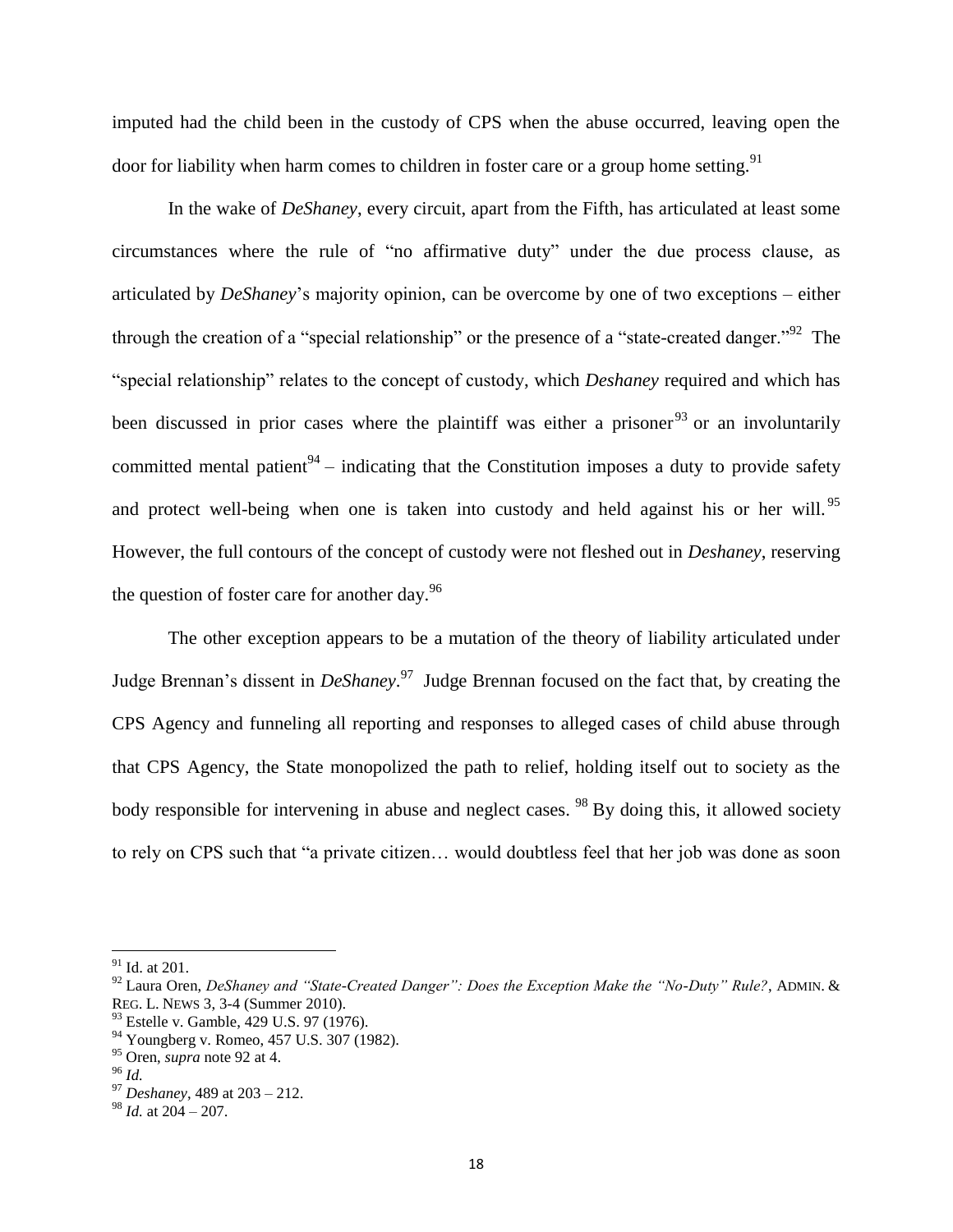as she had reported her suspicion of child abuse."<sup>99</sup> Thus Judge Brennan's dissent in *DeShaney*  could be read as a "state-created danger" concept, whereby the state has created the danger of further abuse through its holding itself out and society's reasonable reliance that it will take action in reported cases of suspected abuse.

The "state-created danger" theory looks to whether a state actor took some "affirmative act," to whether the danger was foreseeable, and to the state of mind of the state actor.<sup>100</sup> The state of mind requirement was later heightened to require culpability that "shocks the conscience" in the Third Circuit, $101$  reinforcing the Supreme Court's ruling that negligence can never violate the due process clause of the Fourteenth Amendment.<sup>102</sup> Today, although litigants still bring cases involving a state's failure to protect a child (including foster children), "statecreated danger" claims seldom survive the motion to dismiss or summary judgment stages in litigation.<sup>103</sup>

For children in foster care, the state courts appear to be more sympathetic. For example, in *Mark G. v. Sabol*, <sup>104</sup> New York's court of last resort allowed children in the New York foster care system to re-plead their claims under substantive due process and common-law tort

l <sup>99</sup> *Id.* at 209 – 210.

<sup>100</sup> Oran, *supra* note 92 at 4 (For example, the Third Circuit created the following standard in *Kneipp v. Tedder*, 95 F.3d 1199, 1208 (3d Cir. 1996): (1) the harm ultimately was foreseeable and fairly direct, (2) the state actor acted in willful disregard for the safety of the plaintiff, (3) there existed some relationship between the state and the plaintiff, and (4) the state actors used their authority to create an opportunity that otherwise would not have existed for the third party's crime to occur.).

<sup>101</sup> *Bright v. Westmoreland Cnty.*, 443 F.3d 276, 281 (3d Cir. 2006).

<sup>102</sup> *Daniels v. Willliams*, 474 U.S. 327, 328 (1986).

<sup>103</sup> Oran, *supra* note 92 at 5 (for the period from 2008-2010, one reported case settled for \$375,000 – *D.N.v. Snyder*, 608 F. Supp.2d. 615 (M.D. Pa. 2009); the defendants, high ranking management within the police, discovered that one of their officers, with a history of domestic violence and who had applied to be a foster parent, was viewing child pornography on his work computer. "They conspired to cover-up his crimes, going so far as to destroy the evidence on the computer, to conceal the reasons for his termination of employment, and to provide neutral references for him. Within the year, the protected officer gained access to the sisters of tow boys he was able to foster due to the cover-up. He sexually assulated the girls, and their foster parents brought the Section 1983 claims on their behalves").

<sup>104</sup> *Mark G. v. Sabol*, 93 N.Y.2d 710 (1999).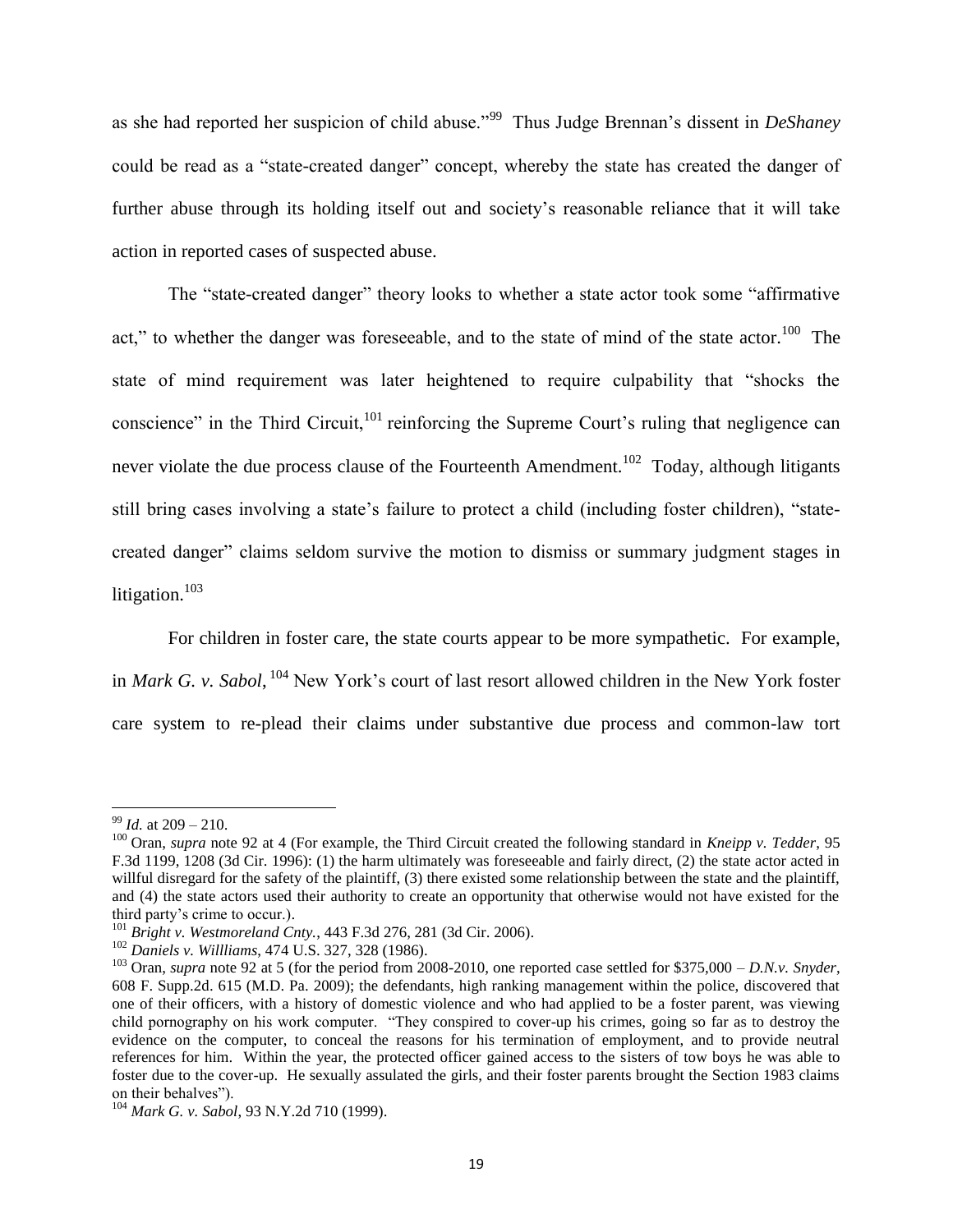doctrines.<sup>105</sup> Also, in 2003, a decision of the Washington Supreme Court affirmed that foster children possess substantive due process rights under the U.S. Constitution that states are required to respect.<sup>106</sup> *Braam v. State* held that those rights include the right to be free from unreasonable risks of harm and a right to reasonable safety, including adequate services to meet a foster child's basic needs.<sup>107</sup> Further support for the existence of liability on the part of state agencies can be found in New Jersey with respect to its Child Placement Bill of Rights Act.<sup>108</sup> In 2005, the court held that children who were mistreated in an adoptive home "not only had a federal constitutional claim for deprivation of their substantive and procedural due process rights, but also a private right of action for damages" under New Jersey's Child Placement Bill of Rights Act.<sup>109</sup>

As mentioned above, the Majority in *DeShaney* noted that its holding applied only to constitutional claims, and that this did not prevent a state from abrogating its sovereign immunity to create a cause of action and affirmative duty under state tort law for situations similar to the case at bar.<sup>110</sup> However, such abrogation is not commonplace and a review of the respective Wisconsin, California and New Jersey tort claims statutes has shows that no such abrogation has occurred. In fact, as one commentator has noted, "many state governments have changed their laws using [sic] a more clear and concise language in order to help protect not only the state from uncertain liability, but more importantly, those individuals that compromise the state's public as

<sup>105</sup> Beth A. Diebel, *Mark G. v. Sabol: Substantive Due Process Rights, A Possibility for Foster Care Children in New York*, 64 ALB. L. REV. 823, 823 – 24 (2000).

<sup>106</sup> Howard Davidson, *Children's Rights and American Law: A Response to What's Wrong with Children's Rights*, EMORY INTERNATIONAL LAW REVIEW 69, 71 (2006).

<sup>107</sup> *Braam v. State*, 81 P.3d 851 (2003).

<sup>108</sup> N.J.S.A. 9:6B-1 *et seq.*

<sup>109</sup> *K.J. ex rel. Lowry v. Div. of Youth & Family Services*, 363 F. Supp.2d 728, 747 (D.N.J. 2005); Davidson, *supra*  note 106 at 71.

<sup>110</sup> *Deshaney*, 489 at 202.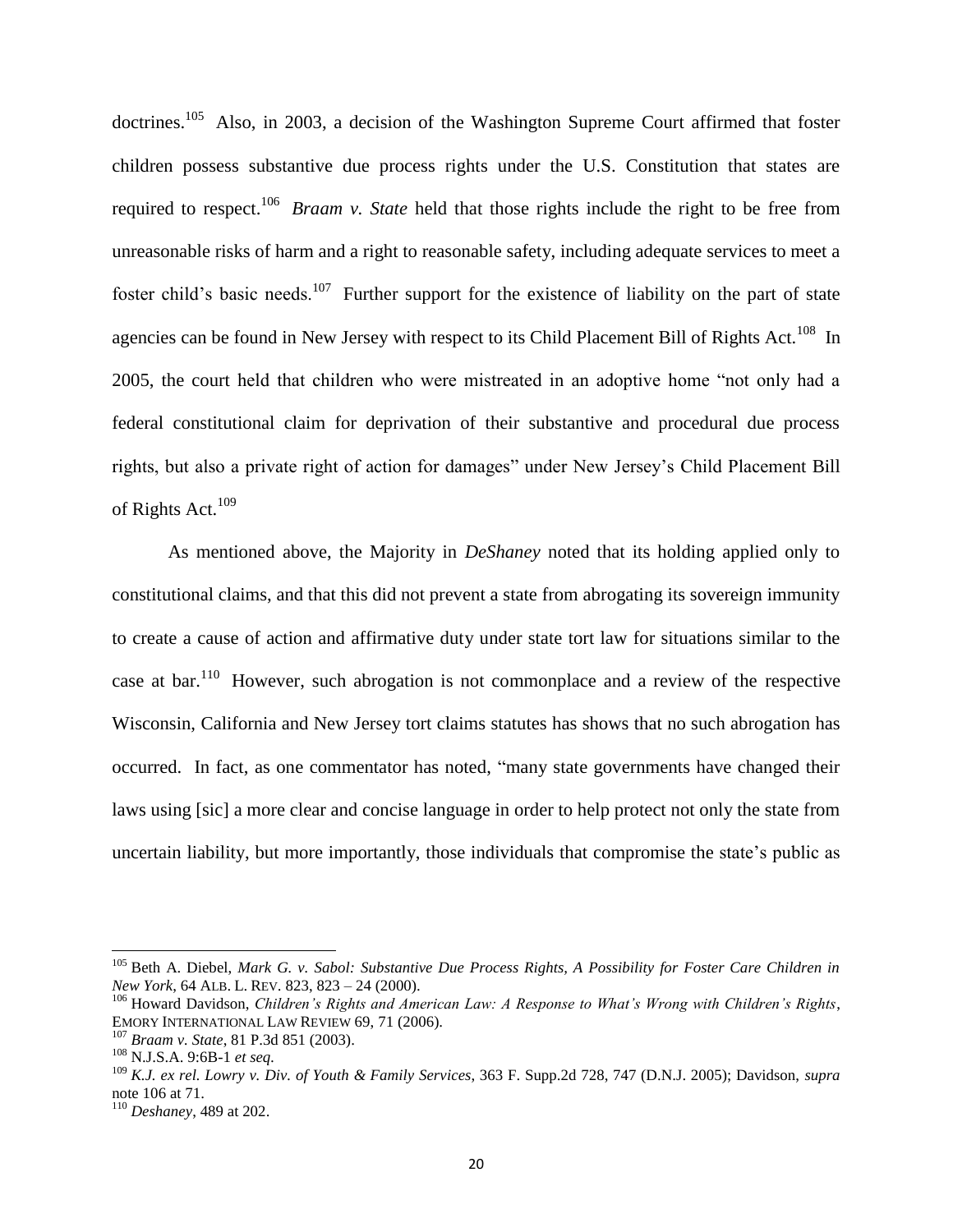well."<sup>111</sup> One case that demonstrates this approach is *Nicini v. Morra*, a 2000 New Jersey case involving litigation against a caseworker who placed a child in an abusive foster home, and wherein the court affirms that immunity even extends to the negligent acts of DYFS employees.<sup>112</sup> Another example in Wisconsin is *Kara B. by Albert v. Dan County*, in which a child brought a §1983 action and state law claims against the state after suffering sexual abuse in a foster home; the appellate court found that while the county actors did not enjoy qualified immunity, they were entitled to discretionary act immunity from the state law claim.<sup>113</sup>

However, in the years following the *DeShaney* decision in 1989, courts throughout the country have found select instances to interpret the law in favor of protecting children in the context of CPA action. For example, in a 1990 case where a guardian *ad litem* brought suit against the state CPS agency for failing or refusing to investigate reports of child abuse and neglect, the Ohio Supreme Court held that caseworkers were not entitled to absolute immunity from liability for negligence and the statute requiring the agency to investigate suspected child abuse created a specific duty to the child (negating the defense of the public duty doctrine).<sup>114</sup> In a 1995 case where sexually abused children brought an action against the state for failure to protect them from further abuse after such abuse was reported, the Vermont Supreme Court held that the state protective agency had a duty to protect the victims, that the state had waived its immunity under the Vermont Tort Claims Act, codified at 12 V.S.A. 5601-5606, and that the

<sup>&</sup>lt;sup>111</sup> Zach Gordon, *The Implications and Reflections of Deshaney v. Winnebago*, UNIVERSITY OF WASHINGTON BOTHELL POLICY JOURNAL (March, 2012) *available at* [http://uwbpolicyjournal.wordpress.com/2012/03/02/the](http://uwbpolicyjournal.wordpress.com/2012/03/02/the-implications-and-reflections-of-deshaney-v-winnebago-zach-gordon/)[implications-and-reflections-of-deshaney-v-winnebago-zach-gordon/.](http://uwbpolicyjournal.wordpress.com/2012/03/02/the-implications-and-reflections-of-deshaney-v-winnebago-zach-gordon/)

<sup>&</sup>lt;sup>112</sup> *Nicini v. Morra*, 212 F.3d 798, 815 (3d Cir. 2000) (finding that a DYFS caseworker who placed a child in a home where that child was subsequently abused was entitled to qualified immunity on the minor's resulting state tort claims under the NJ Tort Claims Act because the caseworker's conduct amounted to, at most, negligence; this provision of the NJ Tort Claims Act [N.J.S.A. 59:3-3] is similar to the provisions of the CA Tort Claims Act [§ 820.4] and the Federal Tort Claims Act  $[28 \text{ U.S.C. } 8 \text{ 2680(a)}]$ .

<sup>113</sup> *Kara B. by Albert v. Dane Cnty.*, 542 N.W.2d 777, 790 (1995).

<sup>114</sup> *Brodie v. Summit Cnty. Children Services Bd.*, 51 Ohio St.3d 112, 115-20 (1990).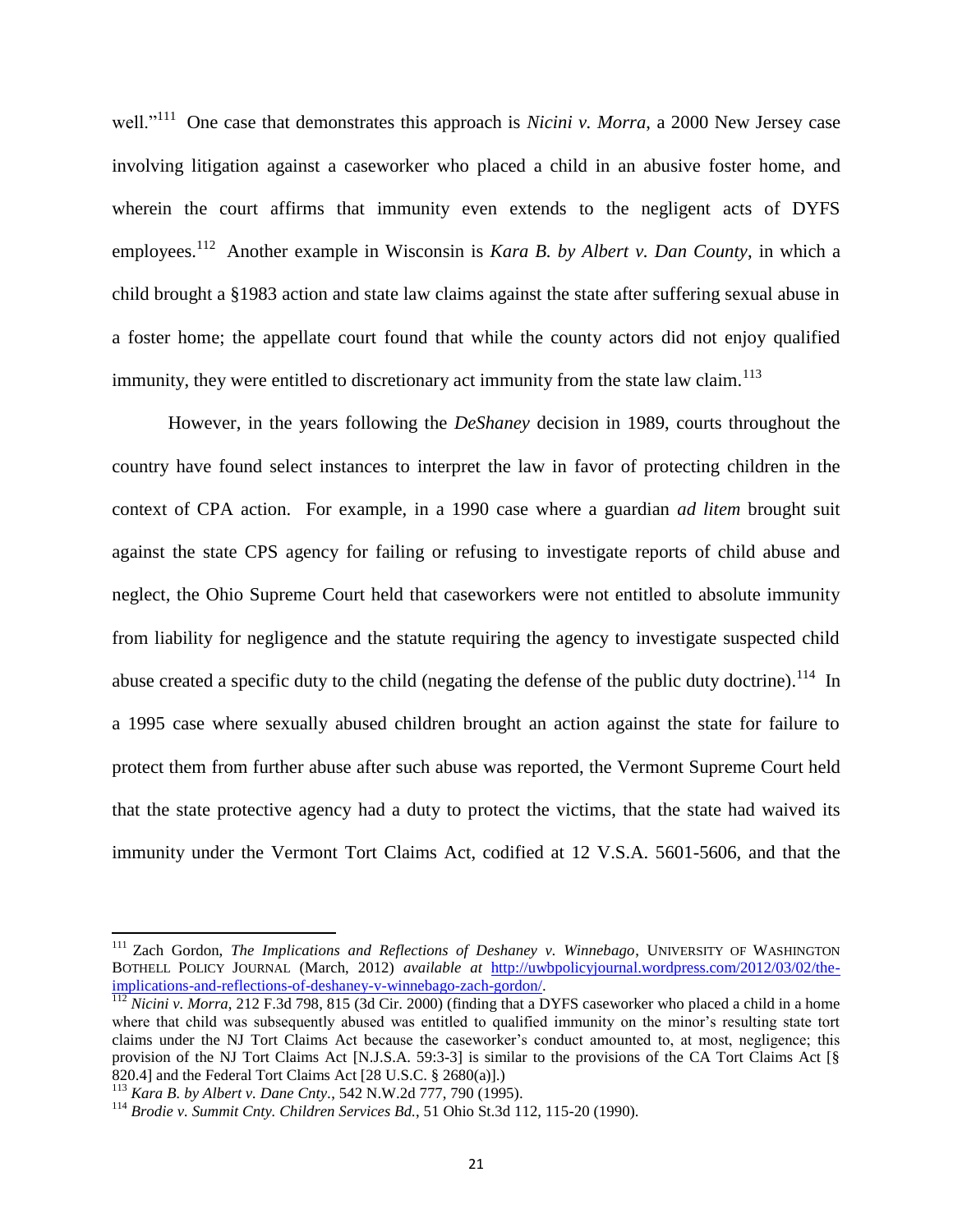discretionary duty exception did not bar the suit.<sup>115</sup> More recently, in a 2008 case where the father of a child who suffered injuries while in the care of her mother brought suit against the Hawaii Department of Human Services for negligence in its failure to properly investigate and protect the child from abuse, the Hawaii Supreme Court found that the state waived sovereign immunity and that it had a duty to protect the child from further abuse once she was specifically identified to the state.  $116$  While these cases may provide some optimism as to state accountability for failure to protect children in our society, they are the clear minority within the over twenty (20) year progeny of case law that *DeShaney* has produced in this country.

### **C. Societal Liability**

While the threat of liability is often a coercive stick by which organizations can be incentivized to take some action or another, it should not be the primary motivation in these kinds of cases. At the end of the day, and as noted repeatedly herein, child protective services agencies across the country are under-resourced and under-staffed. And where there are clear cases of mistakes for which they should be held accountable, they can only be expected to do so much with the resources they are provided in their budget allocations. When we, as a democratic society, allow our representatives to so lowly prioritize protection and services for some of our most vulnerable individuals, we are sacrificing these children for our budget cuts and lower taxes. While we may not be directly undertaking "the recruitment, harboring, transportation, provision, or obtaining of a person for the purposes of a commercial sex act" as defined in the TVPA, by allowing these children to slip through the cracks, by not identifying them as victims of trafficking and instead criminalizing them, by not providing the tailored services that will

<sup>115</sup> *Sabia v. State*, 164 Vt. 293, 298-300 (1995).

<sup>116</sup> *Kaho'ohanohano v. Dep't. of Human Services, State of Haw.*, 117 Hawai'I 262, 288-296 (2008) (however, the court also held that the amended statute abolishing joint and several liability for government entities would not apply retroactively this this action, suggesting that the state may be moving in the direction of limiting its liability in such cases going forward – *see supra* 309).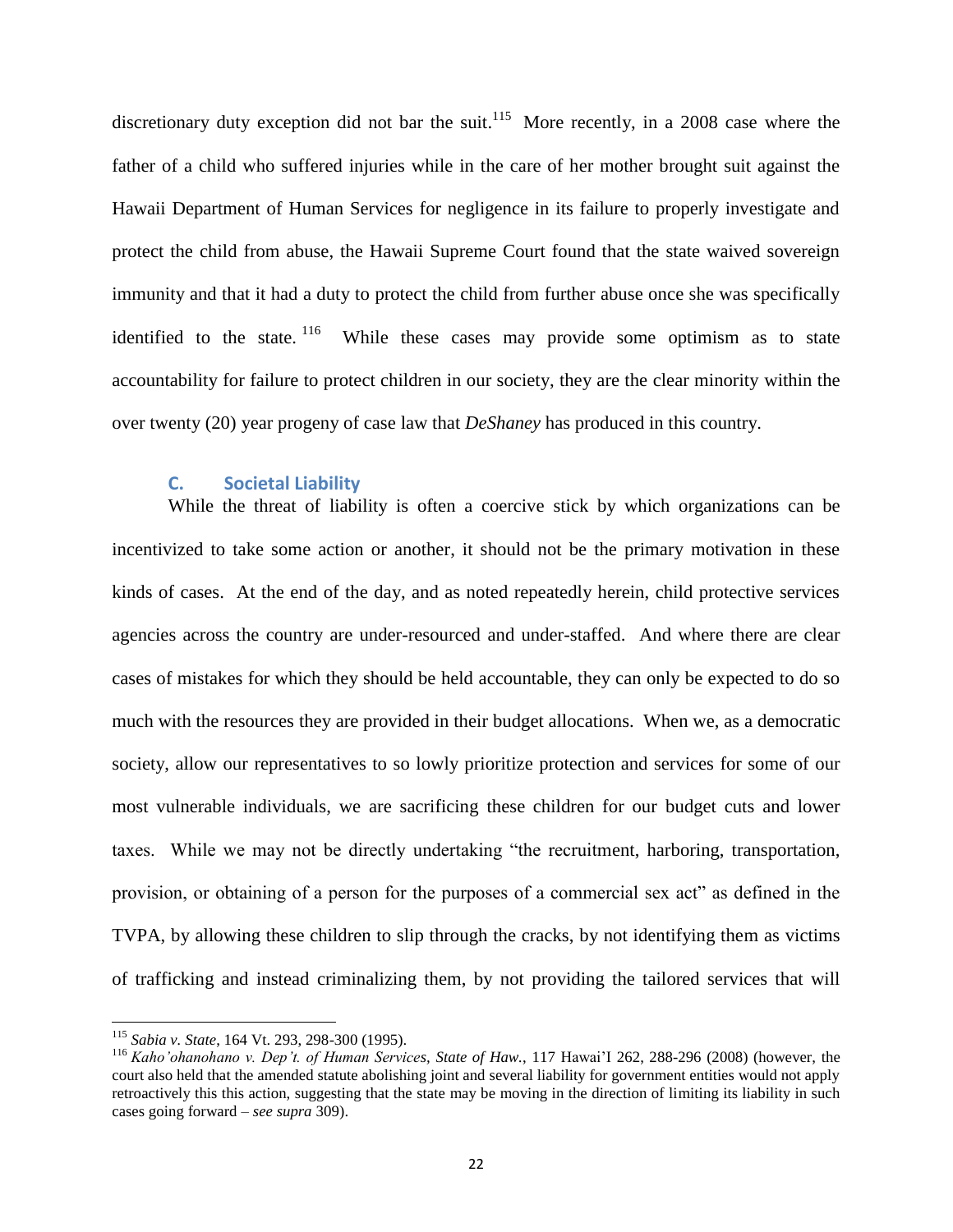meet their needs as victims and prevent them from running away back to their traffickers/pimps, we are allowing trafficking to continue.  $117$ 

An extreme view could see this as a form of trafficking itself. Traditionally, a pimp receives a financial benefit in the form of the money paid by a 'john' and a girl is sexually exploited as a result of that financial exchange; in an extrapolated analogy, society receives a financial benefit in the form of lower taxes or smaller state budgets, and girls who could otherwise be protected, at least in so much as they come into contact with ill-equipped state agencies, continue to be sexually exploited as a result of that exchange. In essence, we have become the pimp. While the analogy may seem extreme, in principle, these failures in exchange for the monetary benefit governments and societies receive in the form of budget cuts are the equivalent to the crack the mother of a 14-year-old Louisiana girl obtained in exchange for letting her dealer have her daughter. Potential hyperbole aside, societies and states form CPS Agencies to care for vulnerable youth; improperly funding and administering these agencies results in continued trafficking which we could otherwise put an end to.

Although an exhaustive discussion is beyond the scope of this paper, other areas of note include failures in prosecution and the response of police staff to human trafficking cases. For example, law enforcement officers have "been compelled to charge a victim of DMST [Domestic Minor Sex Trafficking] with a delinquency offense in order to detain her in a secured facility to keep her safe from the trafficker/pimp and the trauma-driven response of flight."<sup>118</sup> While the threat from pimps/traffickers is very real, detaining victims, often in the general population section of the prison, creates a greater risk, not to mention the message it sends to a girl that she

l

<sup>&</sup>lt;sup>117</sup> 22 U.S.C. 7102(9).

<sup>118</sup> Shared Hope International, *supra* note 5 at vi; Also reflected in Remarks by Gigi Scoles, *supra* note 57.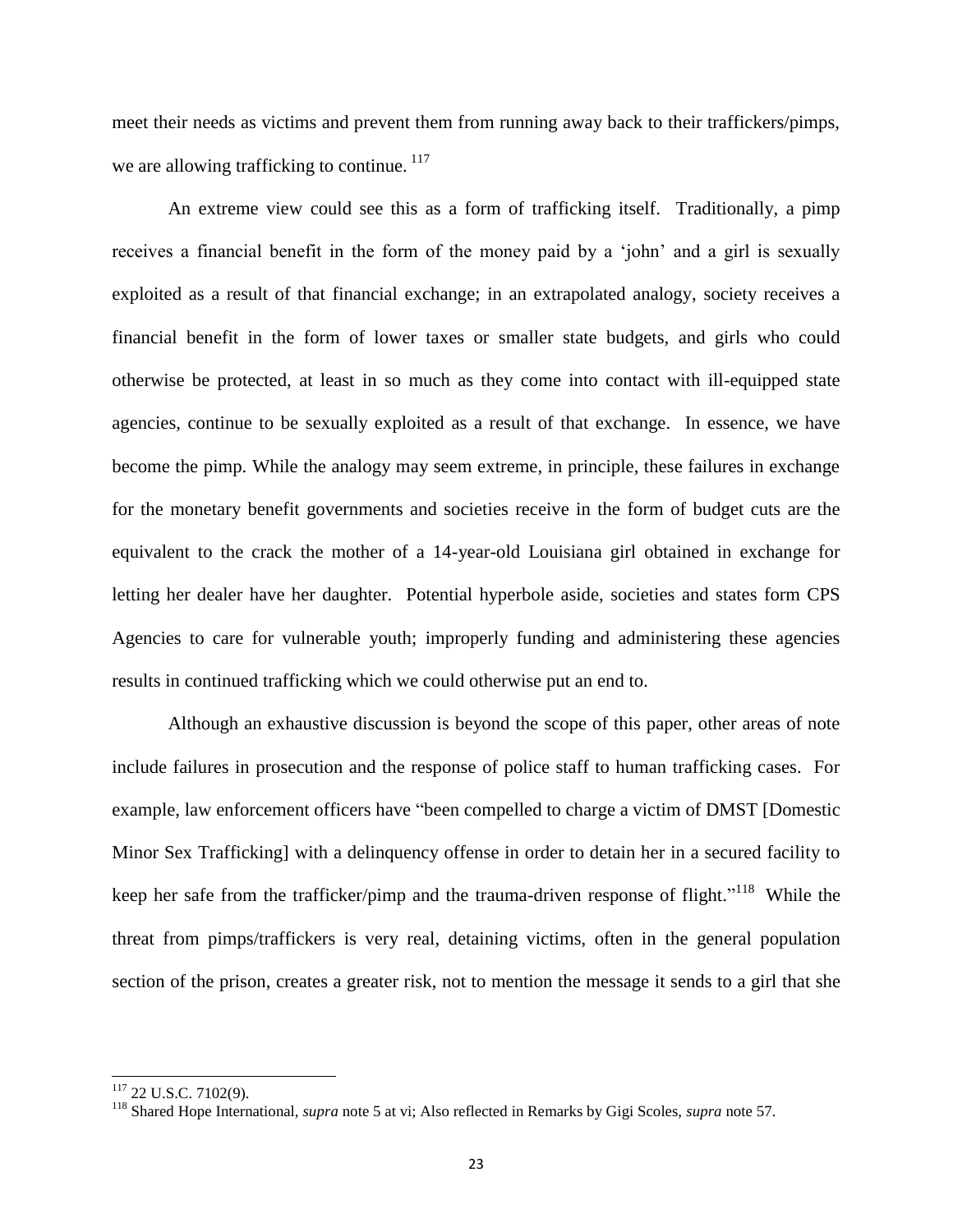is a criminal, not a victim.<sup>119</sup> Unsurprisingly, victims rarely receive any services in detention, much less services specific to the trauma endured through sex trafficking.<sup>120</sup>

With respect to prosecutions of individuals for commercial sexual exploitation of minors, a recent study of cases in the United States between 1998 to 2005 indicates that nearly sixty percent (60%) of cases "presented to the US Attorney's Offices were declined for prosecution."<sup>121</sup> Prosecutions seem to be lacking even when a commercial sex act is interrupted in progress (which is rare), such as a case in Las Vegas in which a 12-year-old was arrested with a 50-year-old man, cash in plain sight, lotion on his hands, and a confession by the buyer, prosecutors tasked with prosecuting the juvenile for prosecution had to push prosecutors aggressively to bring a case against the buyer.<sup>122</sup>

So it is not just child protective services where we are failing our children. However, in many cases, the lack of accountability may come down to the remit of child protective services.

### **V. The Mandate of Child Protective Services**

Since American children who have been victims of trafficking have experienced both abuse and neglect, one might naturally think that they would fall within the remit of a State's child protective services agency. Add to that the fact that many child trafficking victims have no family, as "parentless and homeless youth are often targeted for various forms of exploitation, including human trafficking," and the expectation that CPS should be involved seems obvious.<sup>123</sup>

 $119$  A case from 2008 where a network of teenage pimps and sexually exploited youth was discovered and arrested, demonstrates this, as both suspects and victims were arrested and held at the same juvenile detention facility in the general population. Shared Hope International, *supra* note 5 at 58-9.

<sup>120</sup> Shared Hope International, *supra* note 5 at vi.

<sup>121</sup> *Id.* at 13.

<sup>122</sup> *Id.* at 22.

<sup>123</sup> IOFA, *supra* note 1 at 115.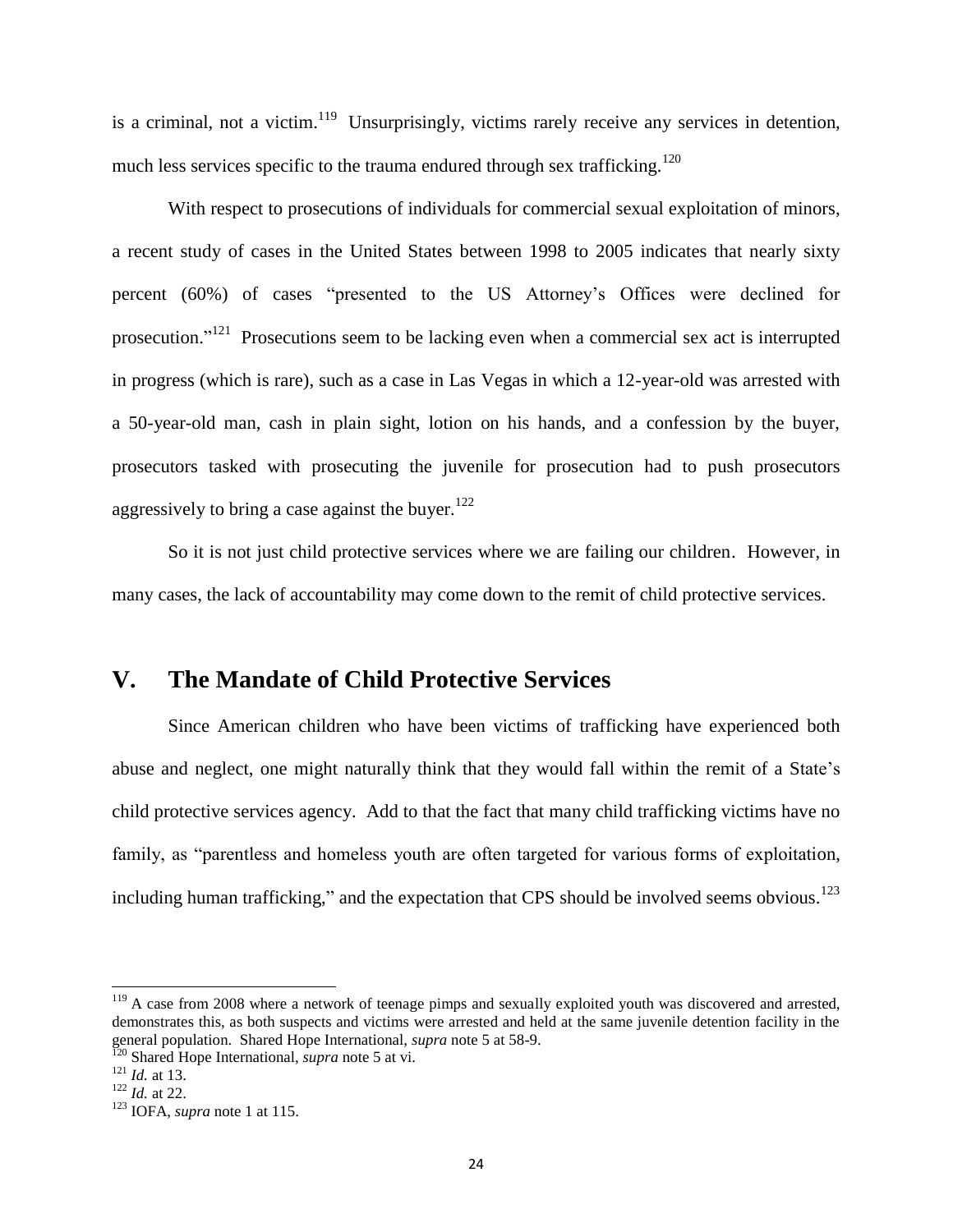However, "most child protective services workers state that unless the perpetrator is a family member or 'caregiver,' their mandate does not allow them to become involved." $124$  In addition to this, large caseloads & limited resources result in a highly structured prioritization process of the complaints received for investigation and action.<sup>125</sup> Assessments by Shared Hope International in many locations found that "child protective services workers often choose to narrowly interpret their mandate, resulting in significant confusion over whose responsibility it is to provide protection, shelter, and services to domestically trafficked minors."<sup>126</sup>

For example, New Jersey's statutory provisions regarding child abuse are contained in Title 9, Chapter 6 and provide that the relevant CPS Agency (DYFS), upon receipt of a report of abuse, must take action to ensure the safety of the child, including investigation and applying for a court order to take the child into state custody if appropriate.<sup>127</sup> While this would appear to be neutral and apply to all children under the age of 18, the definitions section of the statute can be construed more narrowly. It provides that an abused child means "a child under the age of 18 whose parent, guardian, or other person having [his/her] control and custody" inflict some sort of abuse, neglect, abandonment or cruelty upon that child.<sup>128</sup> For the purposes of Chapter 6, "parent" includes the "stepfather and stepmother and the adoptive or resource family parent."<sup>129</sup> A "person having the care, custody and control of any child" means "any person who assumed the care of a child, or any person with whom a child is living at the time the offense is committed… and a person who legally or voluntarily assumes the care, custody, maintenance or

<sup>125</sup> *Id.*

<sup>124</sup> Shared Hope International, *supra* note 5 at 72.

<sup>126</sup> *Id.*

<sup>127</sup> N.J.S.A. 9:6-8.18.

<sup>128</sup> N.J.S.A. 9:6-8.9 (*emphasis added*).

 $^{129}$  N.J.S.A. 9:6-2.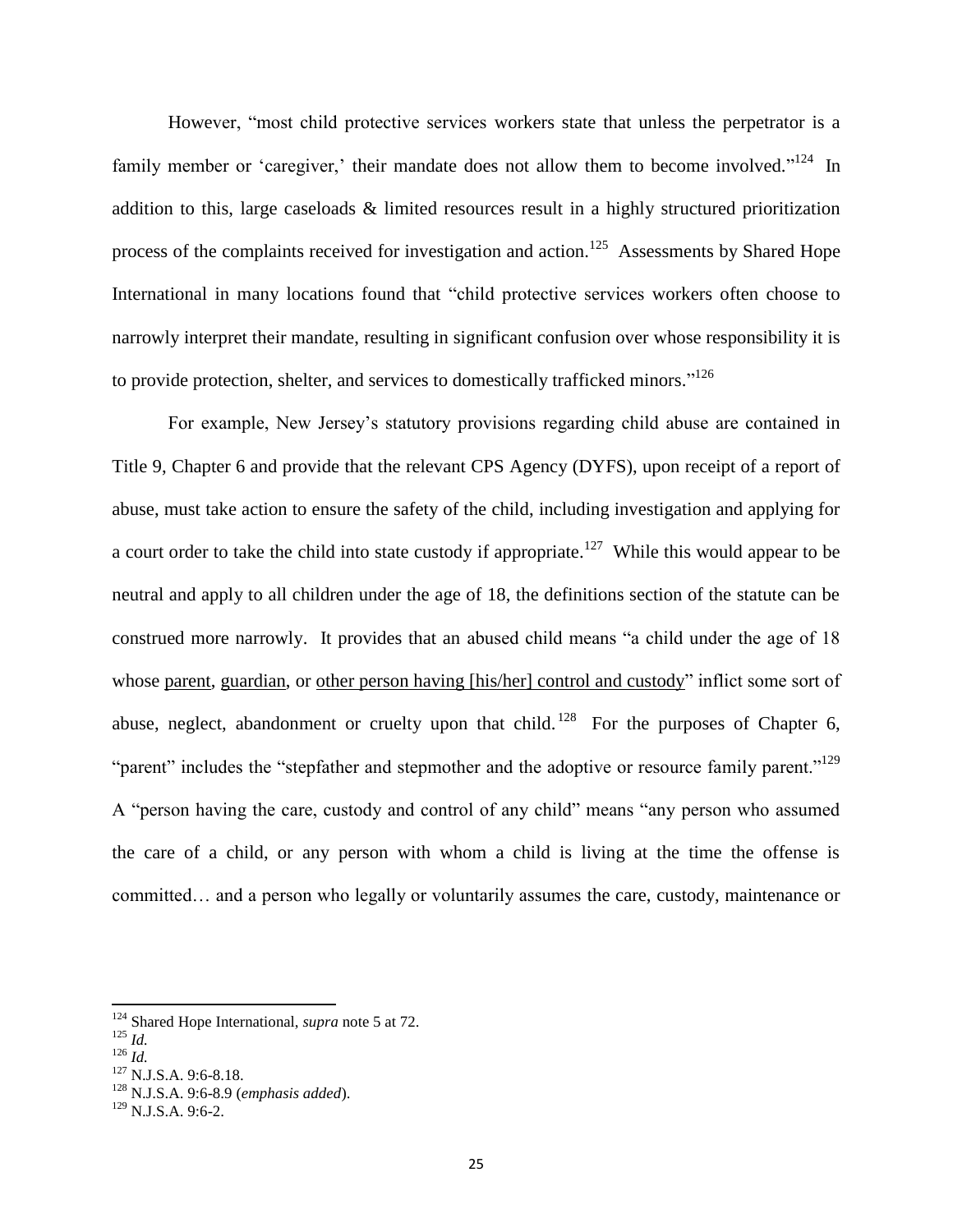support of the child."<sup>130</sup> If a child has run away from home and is living on the street on her own, in a traditional CPS view, there is no "parent" or "guardian" responsible.

However, a broader interpretation is certainly not inconsistent with the statute, at least as written in New Jersey. It is not difficult to argue that under the law, the fact that a juvenile is exchanging sex for money or some other thing of value should in and of itself be enough to establish a prima facie case of child abuse. Under such an argument, the juvenile's parents could be viewed as guilty of failing to protect their child from harm (i.e. being recruited by a pimp and engaging in the commercial sex trade), but even more clearly, the pimp often takes on the role of the primary person responsible for the welfare of the child, and is liable for acts of child abuse in trafficking the child.<sup>131</sup> Upon the recognition that these youth are children with special health needs, the child welfare system will be able to provide them with the specialized therapeutic services they require and deserve and have an obligation to do so.<sup>132</sup> To determine otherwise is the equivalent of turning a blind eye to an obvious problem under one's own roof. However, as noted previously, CPS Agencies are allotted a limited amount of resources. Until we as a society prioritize the protection of our most vulnerable youth, through both increased resources for CPA Agencies and our legislative framework, we cannot expect great change in this area.

## **VI. Path forward**

The studies and reports reviewed for this paper make a number or recommendations for moving forward in the area of domestic sex trafficking of minors. At a foundational level, and in order to undertake some of the later recommendations, funding authorized in the TVPA

<sup>130</sup> *Id.*

<sup>131</sup> Kate Brittle, *Child Abuse by Another Name, Why the Child Welfare System is the Best Mechanism in Place to Address the Problem of Juvenile Prostitution*, HOFSTRA LAW REVIEW 1339, 1341 (Summer 2008). <sup>132</sup> *Id.*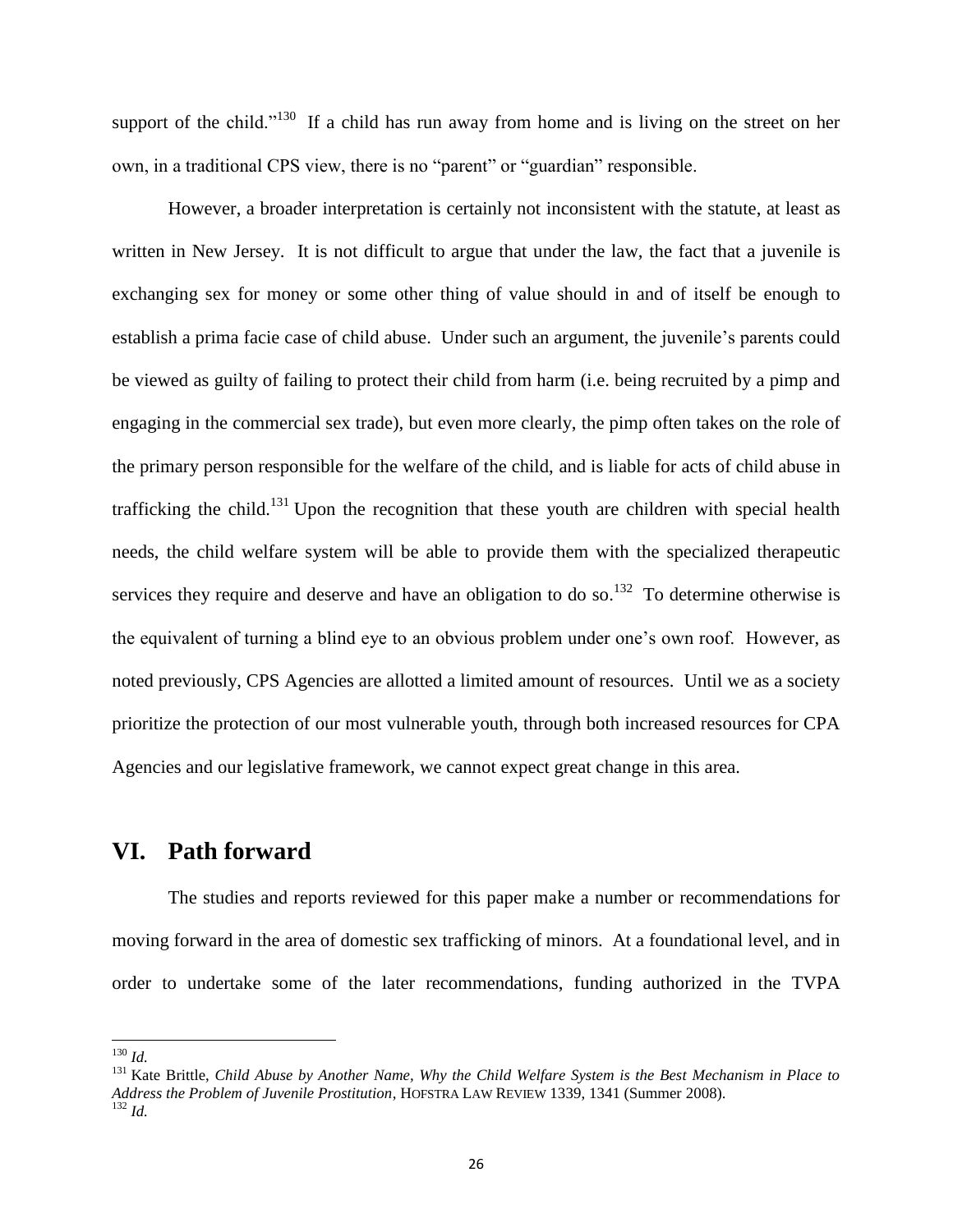reauthorization for shelters and services for domestic victims of child commercial sex trafficking must be appropriated.<sup>133</sup> As noted poignantly by Julian Sher's recent expose on US minor sex trafficking, "The U.S. government admirably offers special programs and funding for foreign victims of trafficking but none for domestic victims. The Department of Justice estimates fifteen thousand (15,000) foreign nationals are trafficked into the country each year for forced labor and sexual slavery. A human tragedy, no doubt, but by all accounts the number of American girls trafficked on American streets is at least ten to twenty times greater."<sup>134</sup> Also at a very basic level, the study of foster youth who are chronically AWOL, which did not set out to study "the topic of prostitution," still found that commercial sexual exploitation often occurred near group care settings & recommended that facility managers make sure that staff are paying attention to the activities going on in the surrounding area that may pose a risk to the youths.<sup>135</sup>

The Shared Hope International study found misidentification to be the primary area for improvement. Their study revealed that agencies rarely asked questions that related to domestic minor sex trafficking and it also revealed that they were still using generic intake and interviewing procedures that are geared towards adults and again without reference to child commercial sex exploitation.<sup>136</sup> To this end, questions relevant to human trafficking need to be integrated into preexisting forms already in use.<sup>137</sup> "When entities gear their interviews to incorporate the dynamics of DMST [Domestic Minor Sex Trafficking], such as trauma bonds, pimp control, severe chronic trauma, learned hostility, etc., a higher level of trust is obtained from the youth, along with greater disclosure of information."<sup>138</sup> Moreover, "identification

<sup>133</sup> Shared Hope International, *supra* note 5 at 75.

<sup>134</sup> Sher, *supra* note 6 at 11.

<sup>135</sup> AWOL, *supra* note 29 at 31.

<sup>136</sup> Shared Hope International, *supra* note 5 at 64-5.

<sup>137</sup> *Id.* at 45.

<sup>138</sup> *Id.* at 65. (For specific guidance on interview approaches for service providers, *see Id.*)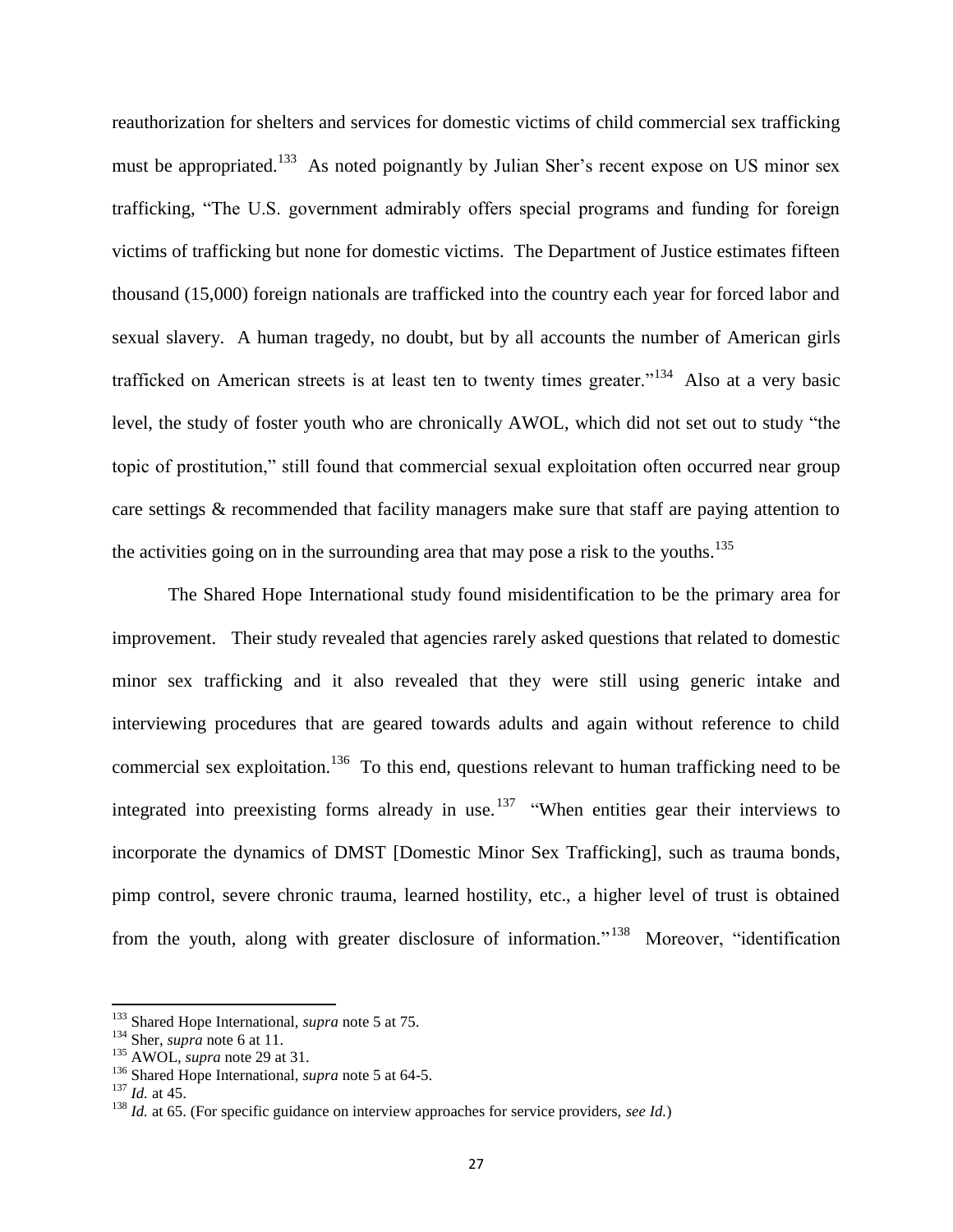training, procedures, and protocols are needed for all agencies potentially interacting with domestic minor sex trafficking victims, including service and shelter providers, outreach teams, non-profit organizations, law enforcement, prosecutors, juvenile justice system sections."<sup>139</sup>

As a means of better working with victims and creating a victim-centric approach to interacting with victims of domestic minor sex trafficking, first responders should look to restoring dignity to victims and understand the kind of trauma they have gone through. With respect to restoring dignity, agencies need to help minors "understand their victim status & separate who they are from the experiences they have been forced to have; helping them discover their strengths and use them to benefit others."<sup>140</sup>

"One of the things that became abundantly clear to the staff is that she (a survivor of domestic minor sex trafficking) had a real capacity to… care for others, and a real compassion there. And they arranged for her to do some volunteer work at a seniors' home. She came home after the  $4<sup>th</sup>$ visit to the seniors' home, just floating on air, for lack of a better word – they had offered her a job working at the facility. And her comment at the time was, 'I didn't know I was good at anything but being bad.'" (69)

- Andrea Hesse, Alberta Children's Services, PSECA, Canada<sup>141</sup>

With respect to understanding trauma, this will require additional training. Nearly every professional population interviewed by Shared Hope International reported "frustration" at working with victims of child sex trafficking; however, "their behavior is normal and can be anticipated when viewed through the lens of complex trauma."<sup>142</sup> By understanding how trauma manifests, such as through disorganized memories, somatic reactions, PTSD, inability to selfsoothe, etc., programs  $\&$  interventions have a much greater chance of success.<sup>143</sup>

<sup>139</sup> *Id.* at 49. (for a table identifying warning signs of domestic minor sex trafficking, *see Id.*)

<sup>140</sup> Shared Hope International, *supra* note 5 at 69.

<sup>141</sup> *Id.*

<sup>142</sup> *Id.*

<sup>143</sup> *Id.*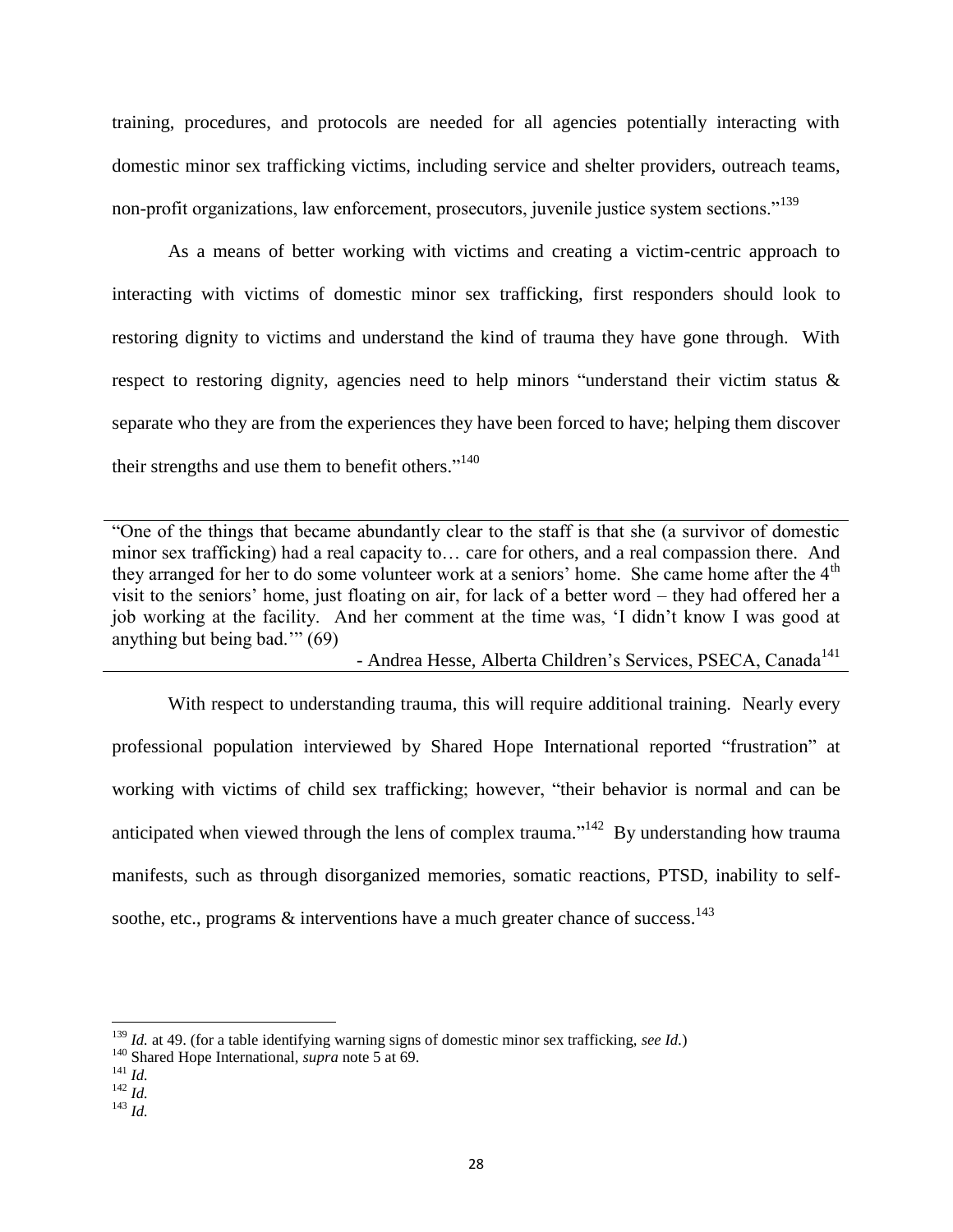IOFA's training and evaluation report not only produced some excellent resources in terms of screening tools, but also revealed that all the training available cannot get CPS workers past existing department policies and protocols, which seriously limit their ability to respond to child trafficking victims.<sup>144</sup> This means including information on human trafficking on intake forms, modifying protocols to support identification, and passing knowledge up to a supervisory level. $^{145}$ 

IOFA also identified the funding constraints and lack of a clear mandate to work with child victims of trafficking on the part of CPS Agencies.<sup>146</sup> While education and an internal agency champion/subject matter expert<sup>147</sup> on human trafficking may be able to make headway in the area of training and changing protocols/intake forms, the lack of a direct mandate is a more complicated issue. As has been argued by this paper and others<sup>148</sup> a case can be made for child victims of domestic sex trafficking – even "teenage prostitutes" – to fall within the scope of child protective services. However, an agency that is as under-funded as most child protective services are is not likely to push for that argument, because even if successful, they will not have the resources to support the victims. The solution to this goes back to the appropriating funds under the TVPA and more generally to funding CPS Agencies and other non-profits who serve this population.

A full discussion of the purposes of society could be the subject of another entire paper, but at a basic level, people come together and organize in different areas of society to meet our collective needs and to help individuals who are not otherwise able to protect and care for

<sup>144</sup> IOFA, *supra* note 1 at 102.

<sup>145</sup> *Id.* at 103.

<sup>146</sup> *Id.* at 113.

<sup>&</sup>lt;sup>147</sup> Boston and Dallas police departments may provide successful case studies where one point person was assigned to all potential victims of domestic minor sex trafficking to facilitate targeted services and accountability. Shared Hope International, *supra* note 5 at 66.

<sup>148</sup> *See* Brittle, *supra* note 113.